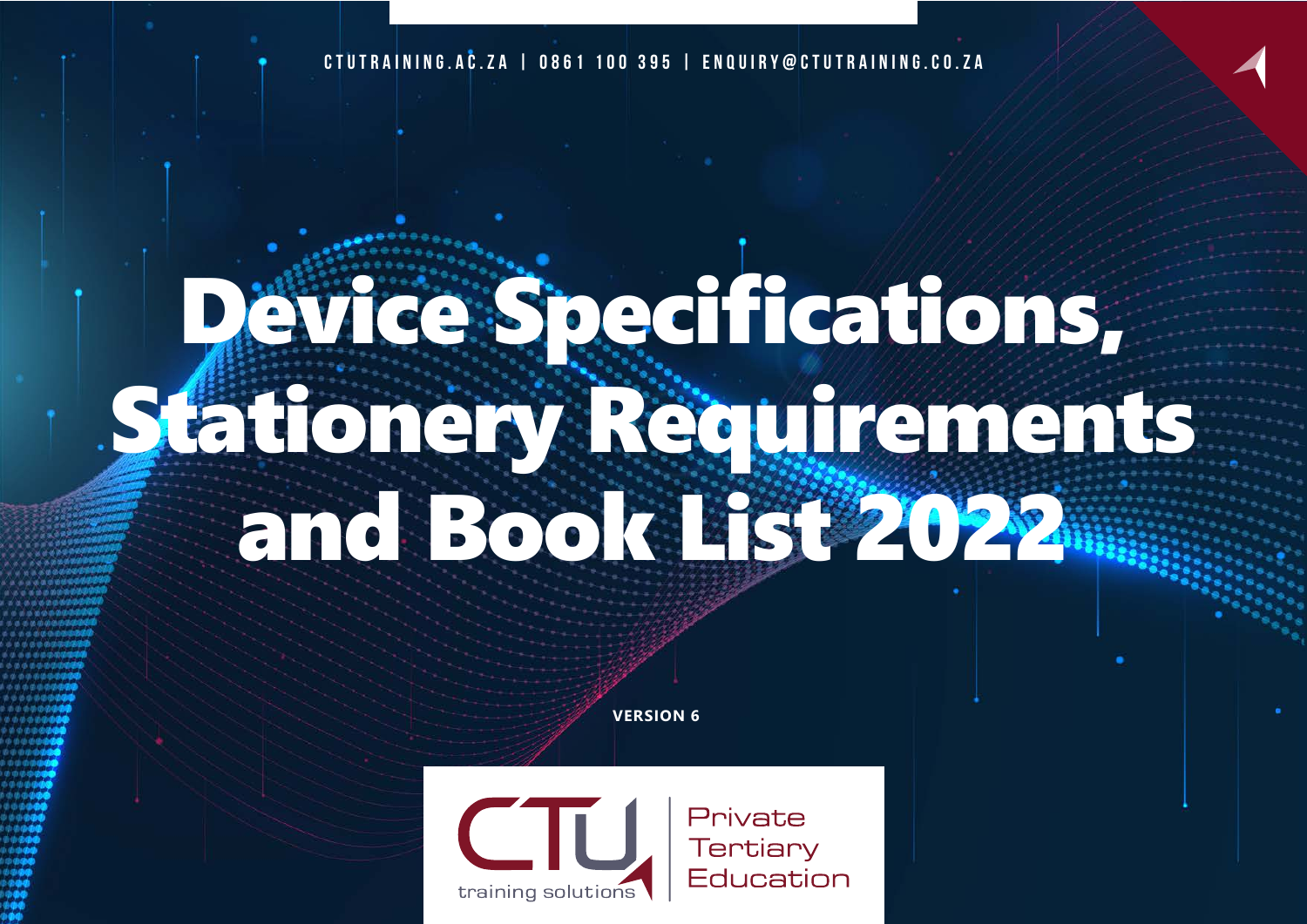## TABLE OF CONTENTS

| BRING YOUR OWN DEVICE                    | 3  |
|------------------------------------------|----|
| LEARNING RESOURCES                       | 4  |
| COMPUTER (DESKTOP & LAPTOP) REQUIREMENTS | 6  |
| SOFTWARE REQUIREMENTS                    |    |
| ANDROID MINIMUM SPECIFICATIONS           |    |
| STATIONERY REQUIREMENTS                  | 8  |
| <b>BOOK LISTS</b>                        | 11 |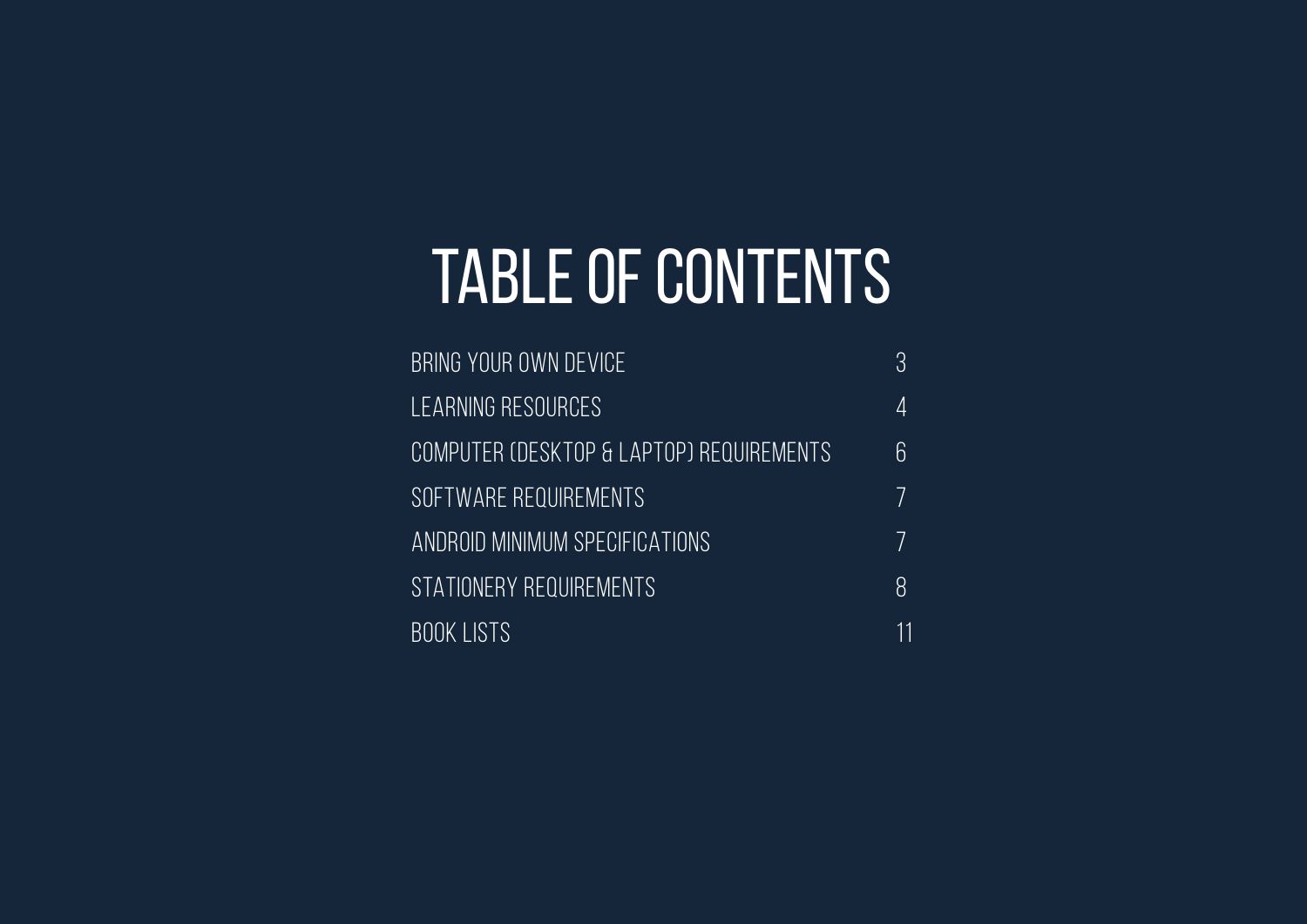## BRING YOUR OWN **DEVICE**

BECAUSE **CTU** IS **EMBRACING THE FUTURE** OF EDUCATION **- EDUCATION BEYOND THE CLASSROOM -** IT IS COMPULSORY FOR STUDENTS TO HAVE THEIR **OWN LAPTOP** WITH THE **NECESSARY SPECIFICATIONS** TO SPEED UP THEIR **JOURNEY TO SUCCESS**

## NOTICE!

**A device & data is compulsory on- and off campus. Wifi access restricted to resource centres. A minimum of 20 Gig\* data is compulsory. Uncapped data is recommended.**

**\*Unless otherwise stated in your programme information in the prospectus or on pg 7 -10 of this document.**

**3**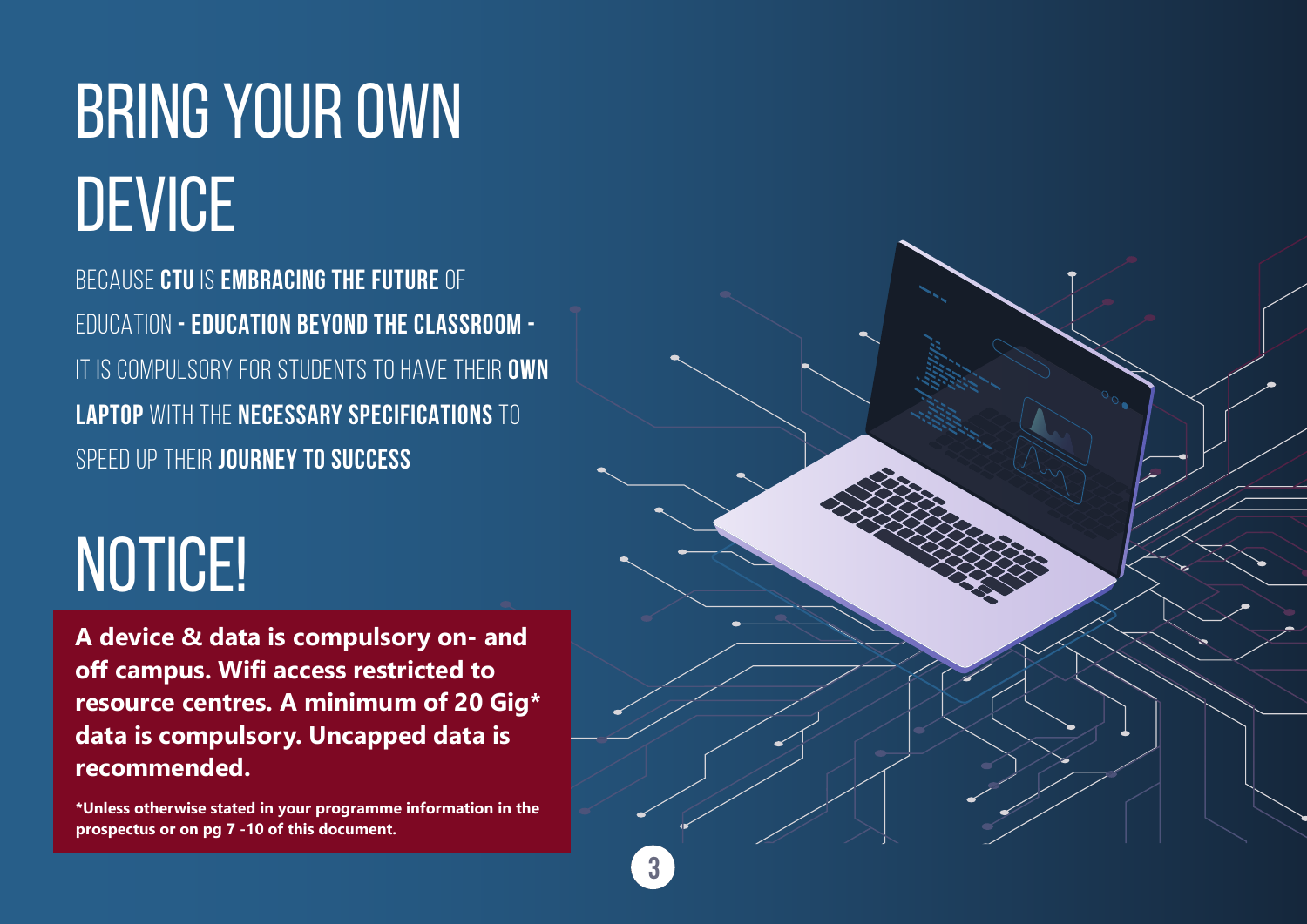## **LEARNING RESOURCES**

## **EDGE LEARNING MEDIA (ICB PROGRAMMES):**

You are required to order your books directly through EDGE Learning Media. Please follow the procedure set out below:

- Visit www.edgelearningmedia.com
- Click on the "Shop"situated at the top of the page
- Under the College tab, register as a college
- Fill in your first name and add your student number in this tab
- Fill in your last name
- Fill in your email address
- Under College, please fill in the CTU college address that you will be attending
- Click on Submit

Your information request will then be reviewed. Once all is in order, Edge Learning will activate your account and provide you with access to purchase the book packs.

You will be emailed a password, which you can use together with your email address to order your items.

1. Once you have signed in, you will be taken to your dashboard screen.

- 2. Click on Books to Order for the books to be displayed.
- 3. Select the books you wish to order by selecting the Add to Cart tab.
- 4. Each time you select a book you wish to order, you will be taken to the shopping cart screen. You may then click on Proceed to Checkout or Continue Shopping until you have selected all the books you require.
- 5. Once you have completed your online shopping, proceed to checkout and complete the ordering process.
- 6. Complete the billing information and select a delivery method. Please note that these costs will be added onto the costs of the books you have selected.
- 7. You will then be prompted to accept the additional days for printing. Please accept to continue.
- 8. Next, you will be taken to the Payment screen, where you can select credit card or EFT.
- 9. Once payment has been received, we will print your order and dispatch it via the courier method you have selected.

Should you have any queries regarding placing your order or tracking your order, please contact:

#### info@edgelearningmedia.com

\*Edge Learning Media will not be held liable for any refunds/returns resulting from purchases made on the incorrect student profile.

## **O'REILLY ONLINE LEARNING:**

An online library of books, video and tutorial resources and pre-published manuscripts.

- Access to titles from more than 100 publishers.
- Dynamic day-by-day updates of new books, videos, pre-published manuscripts and content from these same leading publishers included in price.
- Mobile access: Android & iOS.

## **CISCO NETWORK ACADEMY:**

Cisco Networking Academy is an IT skills and career building program for learning institutions and individuals worldwide. Cisco Networking Academy identifies and develops the skills people and businesses need to thrive in a digital economy. The Networking Academy curriculum is delivered online using a proprietary learning platform in partnership with local learning institutions. Cisco provides the curriculum, learning platform, and support resources.

## **COL CAMPUS:**

An online learner management system that is exclusive to CTU students where they can access additional learning resources.

## **CTU COMMUNITY PORTAL:**

Register and sign in on ctutraining.ac.za. Once you have done this you have access to the career portal where you can:

- apply at CTU
- enrol for Academic Qualifications
- create and manage your profile
- access additional free resources

## **OFFICE 365:**

CTU students will receive an "Office 365 Education for Students" account.

- 50GB mailbox
- 1TB OneDrive space
- Office Web Apps
- MS Teams Collaboration between students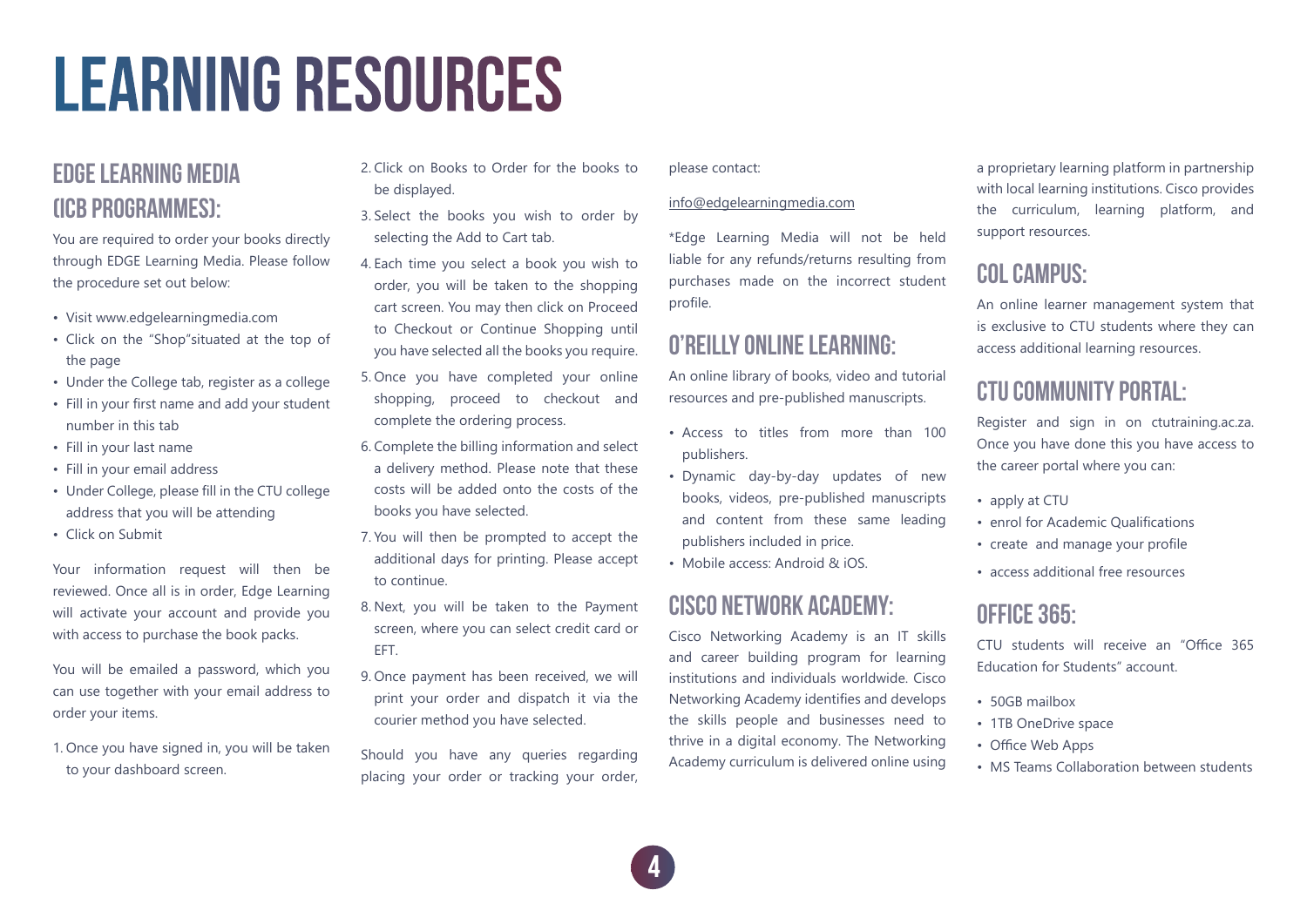## **LEARNING RESOURCES**

This account's e-mail address will give you access to:

- Prescribed textbooks on O'Reilly Online Learning
- Autodesk student versions
- CTU Student Portal
- Adobe ID
- ColCampus
- Office 365

## **SOFTWARE NOTICE:**

- CTU Training Solutions does NOT sell or supply software or hardware.
- CTU students studying, Web Development, Graphic Design & Visual Communication are required to purchase Creative Cloud packages.

For more information, read the Rules & Regulations document or Communications module on ColCampus.

## **NATED LEARNING MATERIALS:**

The sourcing of quality Learning Material can be fraught with pitfalls, we have quality materials readily available which carry the endorsement of the education department. They are available for downloading from Future Manager app (eBook for humanities

- https://www.futuremanagers.com/stepby-step-instructions/) and list of books are available at all our campuses which contribute to advancing professionalism in teaching and learning.

## **SYSTEM REQUIREMENTS**

**Windows™**

- 2.33GHz or faster x86-compatible processor, or Intel® Atom™ 1.6GHz or faster processor for netbooks
- Microsoft® Windows® XP (32 bit), Windows Vista® (32 bit), Windows 7 (32 bit and 64 bit)
- Internet Explorer 7.0 or later, Mozilla Firefox 4.0 or later, Google Chrome, Safari 5.0 or later, or Opera 11
- 128MB of RAM (1GB of RAM recommended for netbooks); 128MB of graphics memory

#### **Mac OS™**

- Intel Core™ Duo 1.83GHz or faster processor
- Mac OS X v10.6 or v10.7
- Safari 5.0 or later, Mozilla Firefox 4.0 or later, Google Chrome, or Opera 11
- 256MB of RAM; 128MB of graphics



*Teaching & Learning Systems HELPLINE*

Do you need help with **ColCampus** or your EPoE4All?

Dial, SMS or WhatsApp 083 626 2720

#HELPLINE4U

## *How can we help you?*

#MyCTUStudent SupportDesk

ctutraining.ac.za/ student-supportdesk/



## memory. **changed and accurate the contraining.ac.za**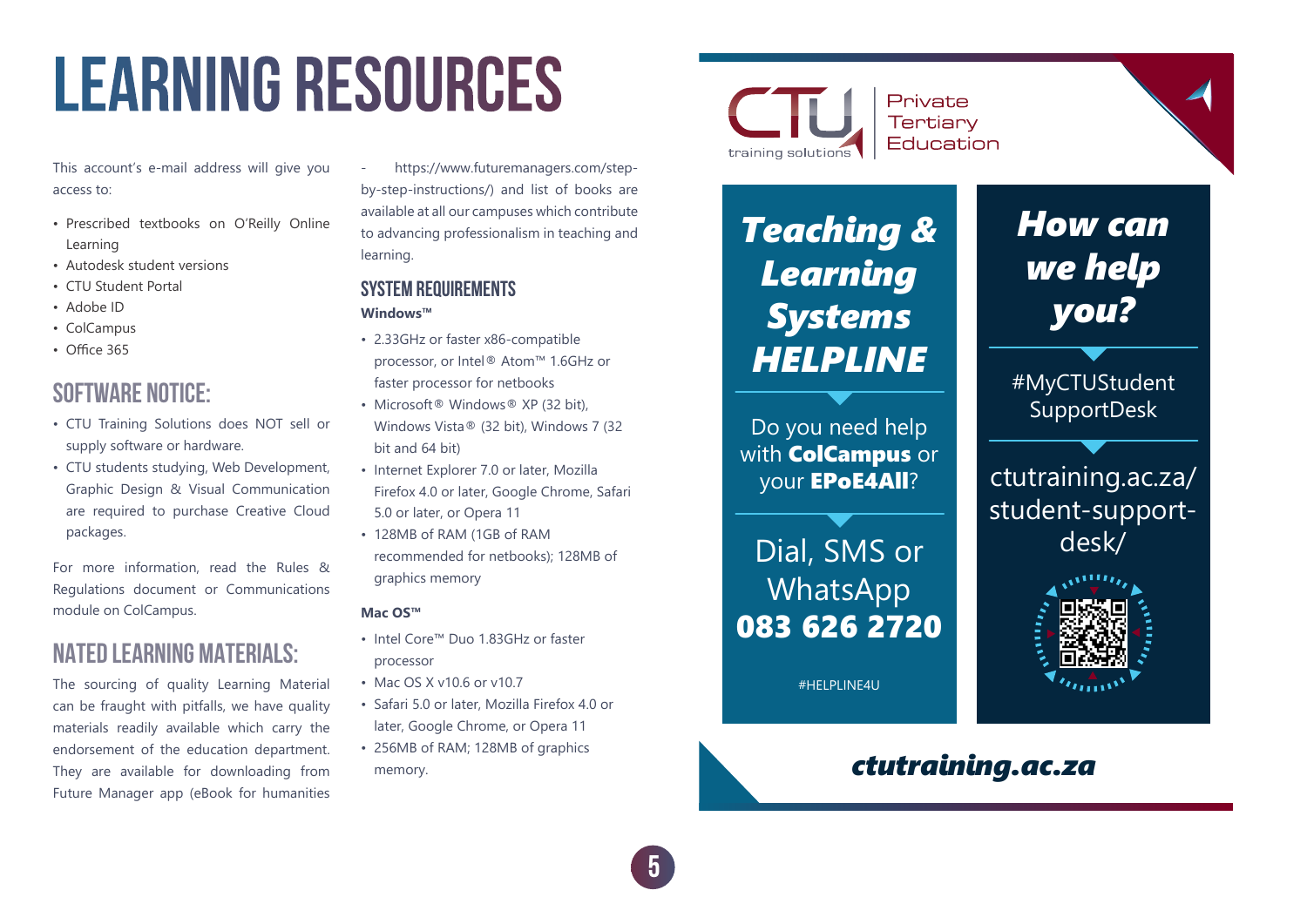## COMPUTER (DESKTOP & LAPTOP) REQUIREMENTS

|                                                                                        | Motherboard                                 | <b>CPU</b>                                                            | <b>RAM</b>                            | <b>HD</b>                           | Graphics                                                                                    | Monitor                                                         | Input                              | Operating<br>System        |
|----------------------------------------------------------------------------------------|---------------------------------------------|-----------------------------------------------------------------------|---------------------------------------|-------------------------------------|---------------------------------------------------------------------------------------------|-----------------------------------------------------------------|------------------------------------|----------------------------|
| Diploma: IT Network Design & Administration                                            | Minimum: Intel i5/                          | Minimum: Intel i5/                                                    |                                       | Minimum: 500GB                      |                                                                                             |                                                                 |                                    |                            |
| IT Technical Support, IT Cloud Solutions<br>Administrator, IT Cloud Solutions Engineer | AMD Ryzen 5<br>Recommended:<br>Intel i7/AMD | AMD Ryzen 5<br>Minimum<br>Recommended:<br>8 GB Memory<br>Intel i7/AMD | SSD/M.2.<br>Recommended:              | N/A                                 | Any size                                                                                    | <b>USB Mouse, USB</b><br>Keyboard                               | Windows 10<br>Home Edition         |                            |
| Software, App & Games Development                                                      | Ryzen 7                                     | Ryzen 7                                                               |                                       | 1TB SSD/M.2                         |                                                                                             |                                                                 |                                    |                            |
| UI Design & UX Development                                                             |                                             |                                                                       |                                       |                                     |                                                                                             |                                                                 |                                    |                            |
| Diploma: Visual Communication                                                          |                                             |                                                                       | 16 GB Memory                          |                                     | Graphic card with                                                                           | Resolution: 1920                                                |                                    |                            |
| Higher Certificate: Graphic Design                                                     | Intel i7/AMD<br>Ryzen 7                     | Intel i7/AMD<br>Ryzen 7                                               | (32 GB Memory<br>for Graphic Design   | 500GB SSD/M.2                       | 4GB (or higher)<br>dedicated graphic                                                        | X 1080 FHD<br>or higher - 4K                                    | <b>USB Mouse, USB</b><br>Keyboard, | Windows 10<br>Home Edition |
| <b>Graphic Design</b>                                                                  |                                             |                                                                       | 2nd year, Viscom<br>2nd and 3rd year) |                                     | memory Nvidia or<br><b>AMD</b>                                                              | recommended                                                     |                                    |                            |
| Computer Aided Draughting & Design                                                     | Intel i7/AMD<br>Ryzen 7                     | Intel i7/AMD<br>Ryzen 7                                               | 16 GB memory<br>or higher             | 500GB SSD/M.2                       | Graphic card with<br>4GB (or higher)<br>dedicated graphic<br>memory Nvidia or<br><b>AMD</b> | Resolution: 1920<br>X 1080 FHD<br>or higher - 4K<br>recommended | <b>USB Mouse, USB</b><br>Keyboard  | Windows 10<br>Home Edition |
| <b>BBA</b> in Project Management                                                       |                                             |                                                                       |                                       |                                     |                                                                                             |                                                                 |                                    |                            |
| Higher Certificate: Management                                                         |                                             |                                                                       |                                       |                                     |                                                                                             |                                                                 |                                    |                            |
| <b>Project Management</b>                                                              |                                             |                                                                       |                                       |                                     |                                                                                             |                                                                 |                                    |                            |
| <b>Generic Management</b>                                                              |                                             |                                                                       |                                       |                                     |                                                                                             |                                                                 |                                    |                            |
| <b>Tourism</b>                                                                         | Any motherboard<br>will be sufficient       | Minimum Intel i3                                                      | 8 GB Memory                           | Any harddrive will<br>be sufficient | N/A                                                                                         | Any size                                                        | USB Mouse, USB<br>Keyboard         | Windows 10<br>Home Edition |
| <b>Financial Administration Clerk</b>                                                  |                                             |                                                                       |                                       |                                     |                                                                                             |                                                                 |                                    |                            |
| Bookkeeping                                                                            |                                             |                                                                       |                                       |                                     |                                                                                             |                                                                 |                                    |                            |
| Entrepreneurship                                                                       |                                             |                                                                       |                                       |                                     |                                                                                             |                                                                 |                                    |                            |
| <b>Engineering and Humanities</b>                                                      |                                             |                                                                       |                                       |                                     |                                                                                             |                                                                 |                                    |                            |

**6**

Devices with specs as listed above are recommended.

Technical specs are also relevant when buying a laptop.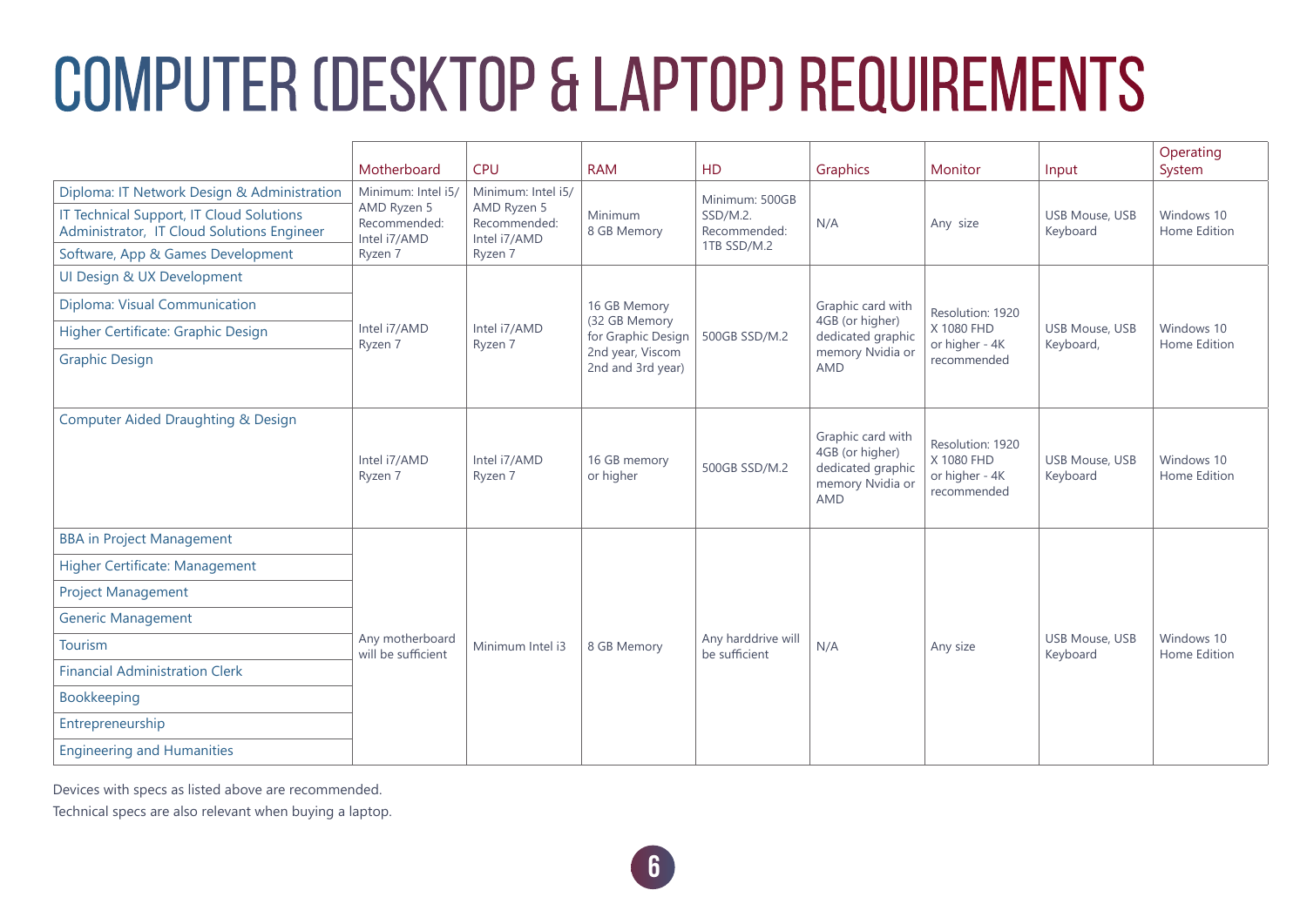## SOFTWARE REQUIREMENTS

#### **DIPLOMA: IT NETWORK DESIGN & ADMINISTRATION**

- Windows 10 Pro or Enterprise
- Microsoft Office Suite (Latest Version) (Incl. include MS Projects)

## **IT TECHNICAL SUPPORT**

- Windows 10 Pro or Enterprise
- Microsoft Office Suite (Latest Version)

## **IT CLOUD SOLUTIONS ADMINISTRATOR**

- Windows 10 Pro or Enterprise
- Microsoft Office Suite (Latest Version)

## **IT CLOUD SOLUTIONS ENGINEER**

- Windows 10 Pro or Enterprise
- Microsoft Office Suite (Latest Version)

## **PROGRAMMING FOUNDATION**

- Windows 10 Pro or Enterprise
- Microsoft Office Suite (Latest Version)

## **SOFTWARE, APPLICATION & GAMES DEVELOPMENT**

- Windows 10 Pro or Enterprise
- Microsoft Office Suite (Latest Version)
- Microsoft Visual Studio (Latest free version)
- NetBeans IDE (Latest free version)

## **WEB DEVELOPMENT**

• Adobe Creative Cloud software package

## **DIPLOMA: VISUAL COMMUNICATION**

• Adobe Creative Cloud software package

## **HIGHER CERTIFICATE: GRAPHIC DESIGN**

• Adobe Creative Cloud software package

## **GRAPHIC DESIGN**

- Adobe Creative Cloud software package
- Microsoft Office 2016 or higher

## **COMPUTER AIDED DRAUGHTING & DESIGN**

- **AutoDesk**
- $\bullet$  AutoCad
- **•** Revit
- **O** Inventor

## *A* **BBA IN PROJECT MANAGEMENT**

• Microsoft Office 2019

## **HIGHER CERTIFICATE: MANAGEMENT**

• Microsoft Office 2019

## **PROJECT MANAGEMENT**

• Microsoft Office 2019

## **GENERIC MANAGEMENT**

• Microsoft Office 2019

### **TOURISM**

• Microsoft Office 2019

## *<u><b>A* FINANCIAL ADMINISTRATION CLERK</u>

• Microsoft Office 2019

## **BOOKKEEPING**

- Microsoft Office 2019
- Microsoft Office 2019

## **ENTREPRENEURSHIP**

• Microsoft Office 2019

## *AHUMANITIES AND ENGINEERING*

• Microsoft Office 2019

ANDROID MINIMUM SPECIFICATIONS

## **MINIMUM REQUIREMENTS FOR EBOOK DOWNLOADS**

- ARMv7 Processor with vector FPU, minimum 550MHz, Open GL ES 2.0, H.264 and AAC HW decoders
- AndroidTM 2.2, 2.3, 3.0, 3.1, 3.2 and 4.0
- 256MB of RAM
- **Android web browser**

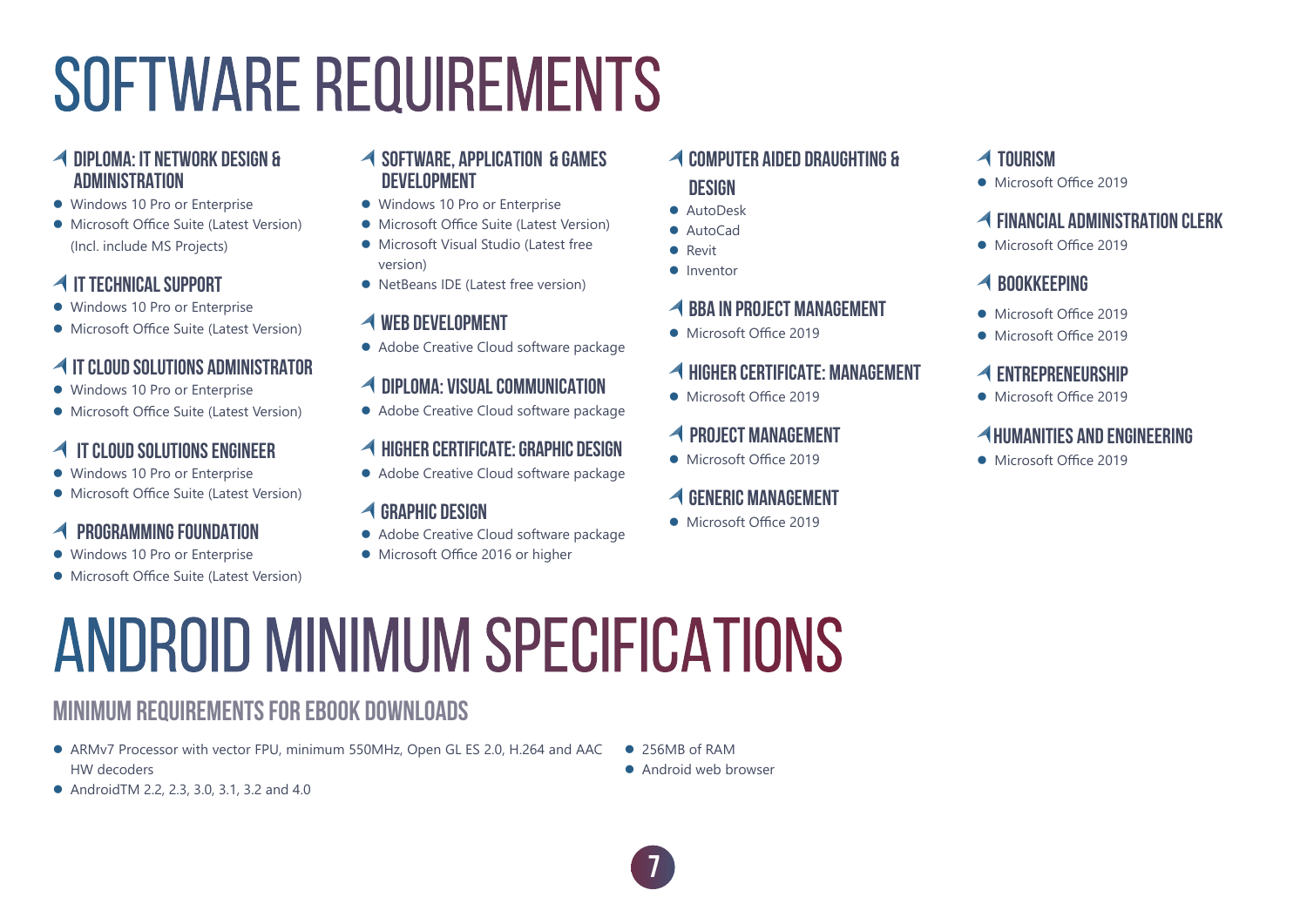## STATIONERY REQUIREMENTS

### **DIPLOMA: IT NETWORK DESIGN & ADMINISTRATION**

- 15 GB data per month (at least)
- **•** External HDD 500GIG

## **IT TECHNICAL SUPPORT**

- $\bullet$  5x A4 notepads
- $\bullet$  5x black pens
- $\bullet$  2x sets of highlighters
- $\bullet$  1x lever arch file
- $\bullet$  5x pencils
- $\bullet$  1x eraser
- External HDD 500GB
- 10 GB data per month (at least)

## **IT CLOUD SOLUTIONS ADMINISTRATOR IT CLOUD SOLUTIONS ENGINEER**

- $\bullet$  4x A4 Lined notepads
- $\bullet$  5x black pens
- $\bullet$  2x highlighter sets
- $\bullet$  1x lever arch file (large)
- 2x PVC files
- $\bullet$  3x pencil (clutch/HB)
- External HDD 500GB
- 10 GB data per month (at least)

### **CLOUD & SECURITY PROFESSIONAL: CISCO**

- $\bullet$  4x A4 lined notepads
- $\bullet$  5x black pens
- $\bullet$  2x highlighter sets
- $\bullet$  1x lever arch file (large)
- $\bullet$  2x PVC files
- $\bullet$  3x pencil (clutch/HB)
- 10 GB data per month (at least)

## **PROGRAMMING FOUNDATION**

- **SOFTWARE, APP & GAMES DEVELOPMENT**
- Black ball point pens (enough for year)
- $\bullet$  4 x exam pads
- $\bullet$  2 x A4 lever arch files
- $\bullet$  2 x  $\Delta$ 4 file dividers
- $\bullet$  4 x highlighters
- $\bullet$  16 GB flash drive
- 15 GB data per month (at least)

## **UI DESIGN & UX DEVELOPMENT**

Please note that students are required to have a domain that makes use of Cpanel. During orientation week, students will be provided with additional information on the requirements and registration process of a domain.

- $\bullet$  5x A4 notepads
- $\bullet$  5x black pens
- 2x sets of highlighters. (This should be sufficient for the year)
- $\bullet$  1x lever arch file (workplace/homework file)
- $\bullet$  1x PVC file
- $\bullet$  5x pencils
- $\bullet$  1x eraser
- 1x A3 Sketch Pad
- Backup device (32 GB Flash Drive recommended. Optional: External hard drive or solid state 250 GB) aimed at backup purposes & continuous work on projects.
- Digital camera (optional)
- 20 GB data per month (at least)

#### **Virtual Reality Requirements (Recommended)**

- Phone must have a gyroscope. Older and budget versions of certain smartphones do not have gyroscopes.
- $\bullet$  Android phones need to be Android 4.4 (KitKat) or higher.
- iPhones must be an iPhone 5S or newer. with iOS 8 or higher
- $\bullet$  VR headset that is compatible with the mobile device
- VR Headset ranging from R300 to R600

### **DIPLOMA: VISUAL COMMUNICATION**

- NT Cutter 18mm with metal sleeve
- **NT Cutter blades 18mm**
- $\bullet$  2 x Pilot drawing pens (0,05, 0.3 and 0.5)
- Aquarelle colour pencils X12
- Drawing Pencils –HB, B, 2B, 3B, 6B and 8B
- $\bullet$  Fixative
- **•** Eraser
- $\bullet$  Kneadable art erasure
- Assorted Charcoal sticks (8 piece)
- $\bullet$  4 x A2 Plastic sleeves
- 2 x A2 Sketch pad (Minimum 120 gsm x 20 sheets)
- $\bullet$  Ink black
- Golden Taklon brushes Round:- No. 0000. 3, 12 & No. 4 (Flat)
- Contact glue (Bostik)
- $\bullet$  Mixing well
- Basic acrylic primary set (Black, white and primary colours)
- Portfolio bag  $-$  A2 (no rings)
- 20 GB data per month (at least)
- Backup device (32 GB Flash Drive recommended. Optional: External hard drive or solid state 250 GB) aimed at backup purposes & continuous work on projects.

Please note that some of the material on the list such as sketch paper may need to be replenished throughout the year. With certain projects additional material may need to be purchased such as Triplex board. Students will be informed of material requirements for each project in advance. **In their second year of study, students are required to have access to a DSLR camera.**

#### **DSLR Camera specifications**

- Should be able to change lenses
- You should be able to adjust all settings

**8**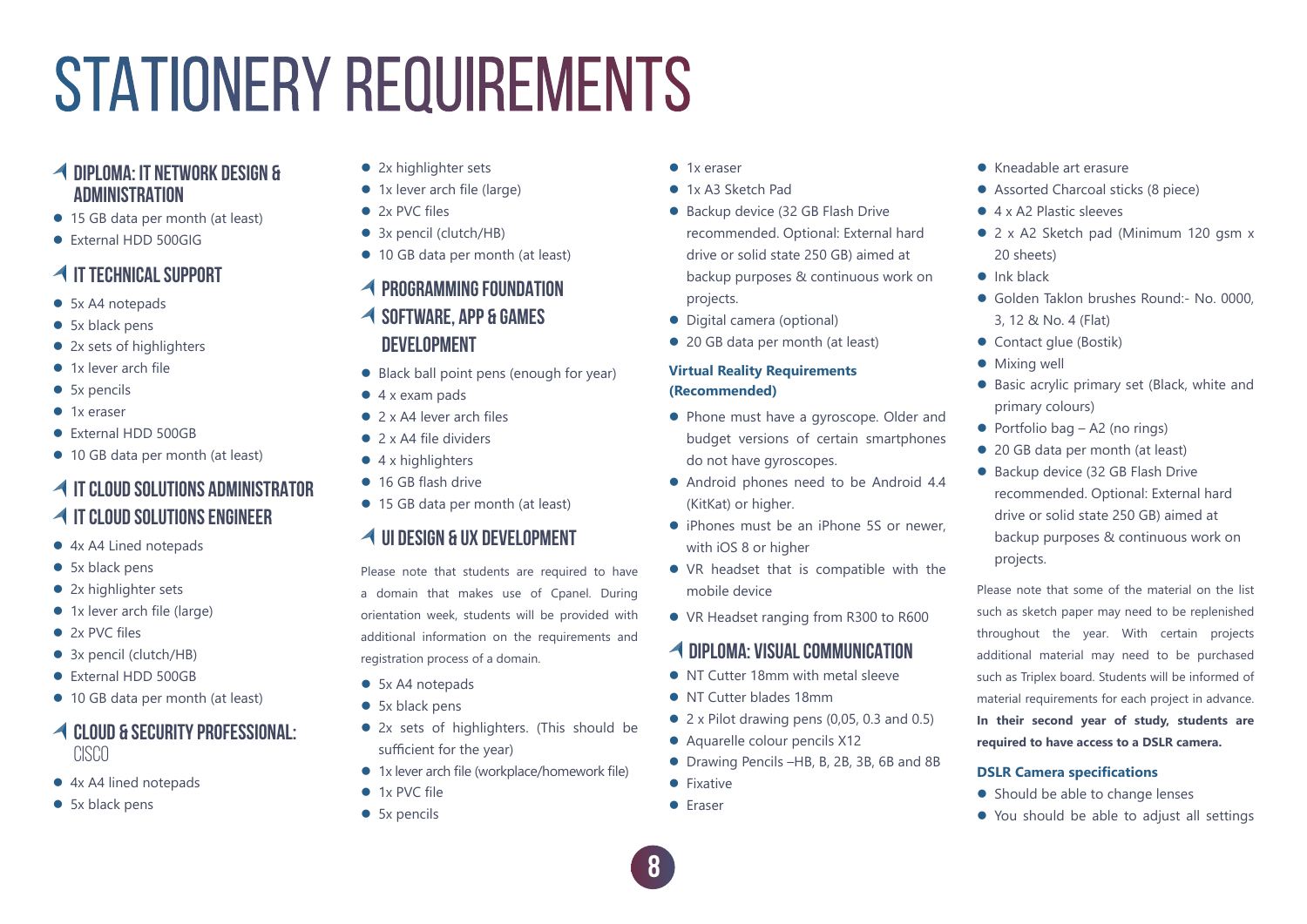## STATIONERY REQUIREMENTS

manually for still photography

• Should have video record capabilities and you should be able use manual settings in recording video footage.

#### **Book list:**

Students are required to purchase the following titles:

- $\bullet$  Visual Communication Year 1: Cant, M. 2009. Marketing: An Introduction. Juta: Cape Town. This title will be required in the 2nd semester of year one.
- Visual Communication: Year 2: Koekemoer, L. (2014). Advertising and Sales Promotion. Cape Town: Juta. This title is required in the 2nd semester of year two

### **HIGHER CERTIFICATE IN GRAPHIC DESIGN**

- NT Cutter 18mm with metal sleeve
- **NT Cutter blades 18mm**
- $\bullet$  2 x Pilot drawing pens (0,05, 0.3 and 0.5)
- Aquarelle colour pencils X12
- Drawing Pencils –HB, B, 2B, 3B, 6B and 8B
- $\bullet$  Fixative
- **•** Eraser
- $\bullet$  Kneadable art erasure
- Assorted Charcoal sticks (8 piece)
- $\bullet$  4 x A2 Plastic sleeves
- 2 x A2 Sketch pad (Minimum 120 gsm x 20 sheets)
- $\bullet$  Ink black
- Golden Taklon brushes Round: No. 0000, 3, 12 & No. 4 (Flat)
- Contact glue (Bostik)
- $\bullet$  Mixing well
- Basic acrylic primary set (Black, white and primary colours)
- $\bullet$  Portfolio bag A2 (no rings)

Please note that some of the material on the list such as sketch paper may need to be replenished throughout the year. With certain projects additional material may need to be purchased such as Triplex board. Students will be informed of material requirements for each project in advance.

#### **GRAPHIC DESIGN I**

- $\bullet$  1x PVC file
- Willow Charcoal Medium:

Depending on budget, students can purchase a box of willow charcoal. One is also able to buy individual sticks from some art suppliers.

- Ball point pen: Black
- Set of greyscale pencils: HB, 3B, 6B
- $\bullet$  Set of colour pencils

• A2 sketch paper – Medium to fine grain: Any sketchpad make can be used. Ashrad and Canson are two makes for example. App 20 sheets (These may need to be replenished throughout the semester)

• A2 Newsprint:

Stock newspapers are printed on. App 20 sheets. It is a cheap paper option ideal for preparation sketches and class exercises. Most stationery stores will keep this in stock. Packaging companies will also be able to supply newsprint.

• A4 Bond paper:

Any A4 ream of paper can be used. (These may need to be replenished throughout the semester)

**•** Brush:

Any type of round brush app 5mm-10mm. Please buy the cheapest possible option.

 $\bullet$  Ink:

Small bottle of drawing ink (brown or black) 30ml. Dalon produces an inexpensive ink. If students are unable to find drawing ink, pen ink is also an alternative.

• Pallet/Mixing well:

Small plastic pallet for mixing inks. Any old discarded plastic container (e.g. yogurt cup) may also be used.

● Bottle for water:

500ml water bottle. Water is to be mixed with the ink.

- Eraser and putty eraser
- Drawing board- 600mm x 480mm

One can buy the hardboard in sheets of 2,4 x 1,2 m (thickness 3,5mm) from most hardware stores. One sheet may therefore supply 10 boards. Students might want to wait until classes start to divide one board among 10 people and club together to cover the cost.

- 20 GB data per month (at least)
- Backup device (32 GB Flash Drive

recommended. Optional: External hard drive or solid state 250 GB) aimed at backup purposes & continuous work on projects.

If you are unable to find any of the above equipment, or unsure of what to purchase, the facilitator will be able to advise once classes start.

#### **GRAPHIC DESIGN II**

- Ball point pen: Black
- Set of greyscale pencils: HB, 3B, 6B
- Set of colour pencils:
- $\bullet$  A3 sketch paper Medium to fine grain:
- Eraser and putty eraser
- 20 GB data per month (at least)
- Backup device (32 GB Flash Drive recommended. Optional: External hard drive or solid state 250 GB) aimed at backup purposes & continuous work on projects.

Kindly note that second year students may have some of the above equipment already. If you are unable to find any of the above equipment, or unsure of what to purchase, the facilitator will be able to advise once classes start.

## **COMPUTER AIDED DRAUGHTING & DESIGN I & II**

- $\bullet$  2x black ball point pens
- 2x yellow highlighters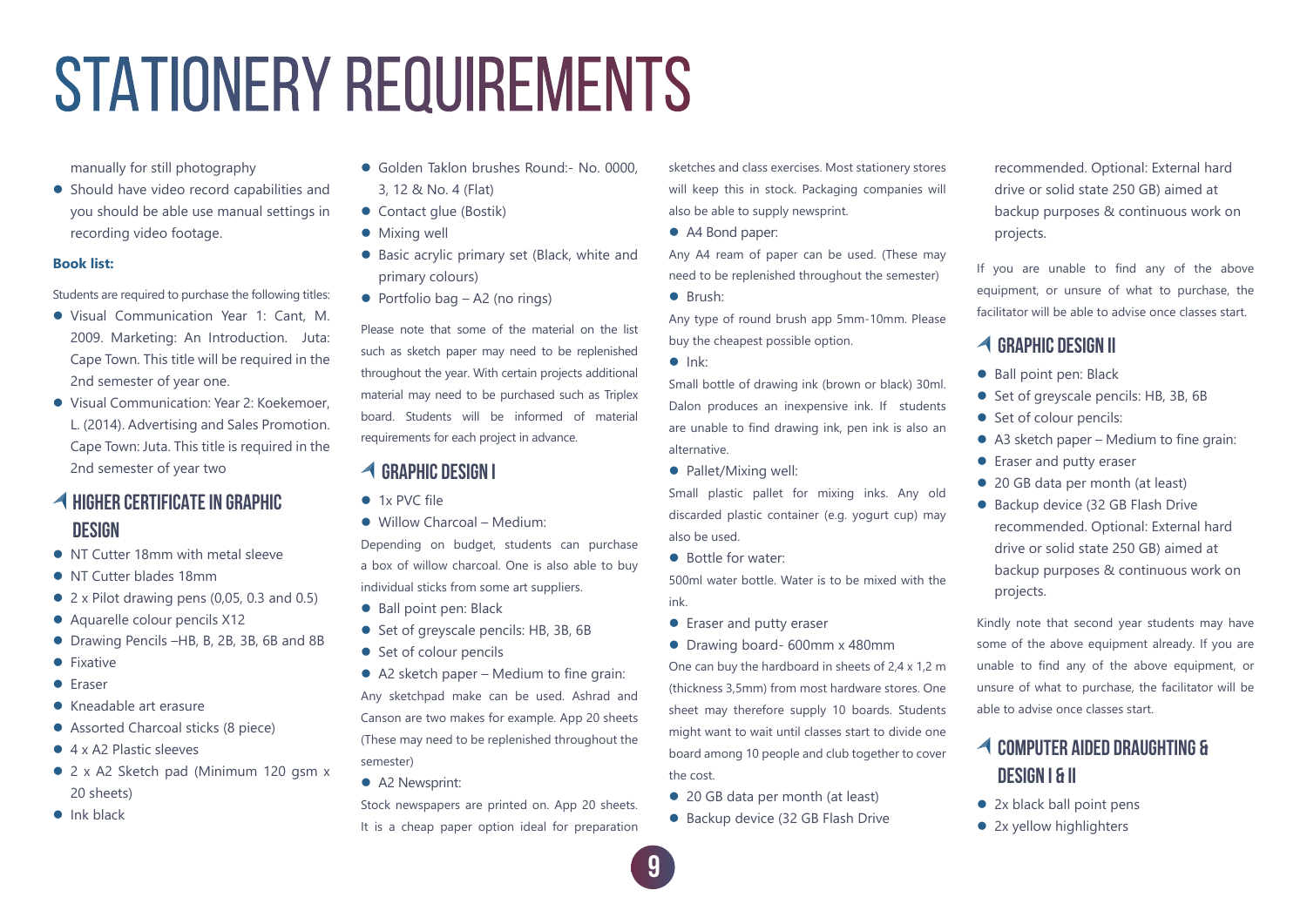## STATIONERY REQUIREMENTS

- $\bullet$  1x 30 cm ruler
- $\bullet$  1x scale ruler
- $\bullet$  2x H pencil or clutch pencil
- 2x B pencil or clutch pencil
- $\bullet$  1x pencil sharpener
- $\bullet$  1x plastic eraser
- 2x A4 exam pad
- $\bullet$  20x tracing paper sheets
- $\bullet$  20x graph paper sheets
- $\bullet$  1x measuring tape (3 or 5 meters)
- $\bullet$  30/60 degree triangle
- $\bullet$  45 degree triangle
- $\bullet$  1x protractor
- $\bullet$  1x scientific calculator
- $\bullet$  1x clipboard
- $\bullet$  1x A4 lever arch file
- 1x dividers (numbered 1 to 20)
- 1x PVC carry folder
- A3 Drawing Board
- Caliper Vernier (CAD 2)
- 1x USB external hard drive/USB flash (8/16 GB) for student software
- 20 GB data per month (at least)

#### **FINANCIAL ADMINISTRATION CLERK BOOKKEEPING**

- 
- $\bullet$  2x sets of highlighters
- $\bullet$  2x lever arch files (big ones)
- $\bullet$  4x black pens
- $\bullet$  2x pencils
- $\bullet$  1x sharpener  $\bullet$  1x eraser
- $\bullet$  1x ruler
- $\bullet$  1x scientific calculator
- $\bullet$  laptop (see page 4)
- 15GB data per month (at least)

## **PROJECT MANAGEMENT I & II**

## **GENERIC MANAGEMENT I & II**

- $\bullet$  Set of highlighters
- $\bullet$  1 x lever arch file  $\bullet$  2 x black pens
- $\bullet$  1 x pencils
- $\bullet$  1x eraser
- $\bullet$  1x ruler
- $\bullet$  1x calculator
- 15GB data per month (at least)

## **TOURISM**

• 10GB data per month (uncapped recommended)

### **CIVIL & MECHANICAL ENGINEERING**

- $\bullet$  4x A4 Notepads
- $\bullet$  1x 30 cm Ruler
- **1x Scale Ruler**
- 1x Drawing Board & T-Square
- 2x H Pencil or Clutch Pencil
- 2x B Pencil or Clutch Pencil
- 1x Pencil Sharpener
- **1x Plastic Fraser**
- 1x Erasing shield
- 1x Rim of A3 Drawing paper.
- Set Squares (30/60 & 45 Degree Triangle)
- 1x Protractor (Full or Half Circle)
- 1x Large Size Compass
- 1X Small Bow Compass
- 1x Large Size Divider
- $\bullet$  1x French curves
- **1x Scientific Calculator**
- 1x PVC Carry Folder
- 15 GB data per month (at least)

## **ELECTRICAL ENGINEERING**

- $\bullet$  4x A4 Notepads
- **1x Scientific Calculator**
- 2x H Pencil or Clutch Pencil
- $\bullet$  1x 30 cm Ruler
- **a** 1x Plastic Eraser
- 15 GB data per month (at least)

## **ALL ENGINEERING**

- Drawing Tablet Product description Wacom Intuos S Features:
	- Connectivity technology: Wired
	- Resolution: 2540 lines per inch
	- Work area: 152 x 95 mm.
	- Pen accuracy: 0.25 mm
	- Report rate (pen): 133 pps.
	- Diagonal: 17.8 cm (7).
	- LED indicators: Power
	- Certification: CE.
	- Supported Windows operating system: Windows 10, Windows 10 Education, Windows 10 Education x64, Windows 10 Enterprise, Windows 10.
	- MAC operating system supported: Mac OS X 10.13 High Sierra, Mac OS X 10.11 El Capitan, Mac OS X 10.12 Sierra

## **ALL ENGINEERING AND HUMANITIES PROGRAMMES**

● 15 GB data per month (at least)

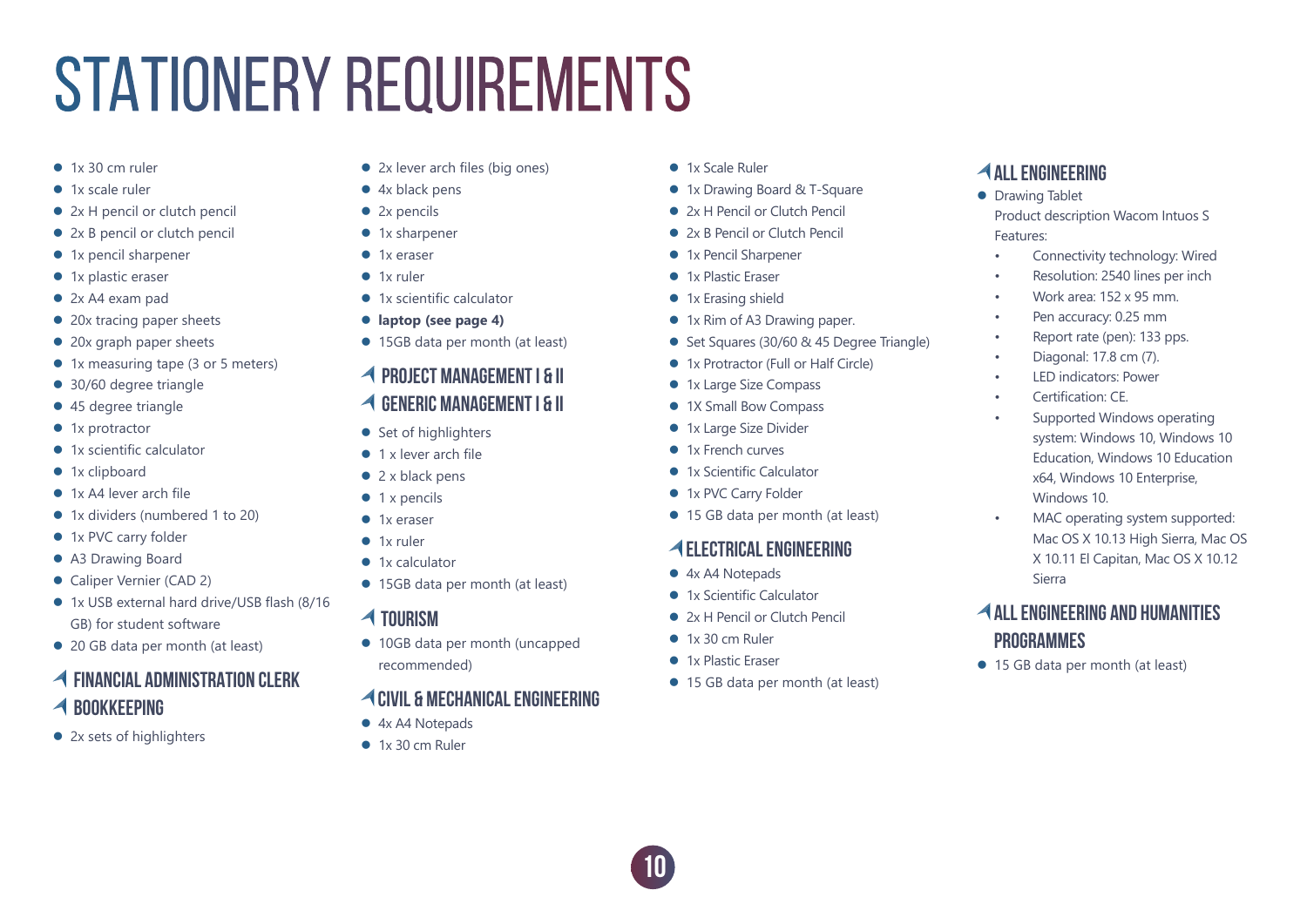### *<u>MECHANICAL ENGINEERING N1</u>*

| <b>Module</b>                           |        | Module Code Prescribed Textbook                            | <b>Publisher &amp; Copyright</b>                                                                                                                                                                                                                                                | <b>Author</b>     | <b>ISBN Number</b> |
|-----------------------------------------|--------|------------------------------------------------------------|---------------------------------------------------------------------------------------------------------------------------------------------------------------------------------------------------------------------------------------------------------------------------------|-------------------|--------------------|
|                                         | MAT N1 | "Mathematics N1 (Hands On!): Student Book"                 | <b>Future Managers</b>                                                                                                                                                                                                                                                          | Daniels; Kropman  | 978-1-920671-63-1  |
| <b>Engineering Mathematics N1</b>       |        | "Mathematics N1 (Hands On!): Study Guide"                  | <b>Future Managers</b><br><b>Future Managers</b><br>Ferreira<br><b>Future Managers</b><br><b>Future Managers</b><br><b>Future Managers</b><br><b>Future Managers</b><br>Rossouw<br><b>Future Managers</b><br><b>Future Managers</b><br>Meyer; Murdoch<br><b>Future Managers</b> | 978-0-639100-05-0 |                    |
|                                         |        | "Engineering Science N1 (Hands On!): Student Book"         |                                                                                                                                                                                                                                                                                 |                   | 978-1-920540-73-9  |
| Engineering Science N1                  | ENS N1 | "Engineering Science N1 (Hands On!): Study Guide"          |                                                                                                                                                                                                                                                                                 |                   | 978-0-639100-03-6  |
|                                         | EGD N1 | "Enginering Drawing N1(Hands On!): Student Book"           |                                                                                                                                                                                                                                                                                 |                   | 978-1-920540-73-9  |
| <b>Enginering Drawing N1</b>            |        | "Enginering Drawing N1 (Hands On!): Study Guide"           |                                                                                                                                                                                                                                                                                 |                   | 978-0-639100-72-2  |
| Fitting & Machinning Theory N1   FMT N1 |        | "Fitting & Machinning Theory N1 (Hands On!): Student Book" |                                                                                                                                                                                                                                                                                 |                   | 978-1-775810-92-6  |

### **4 MECHANICAL ENGINEERING N2**

| <b>Module</b>                           |        | Module Code Prescribed Textbook                          | <b>Publisher &amp; Copyright</b> | <b>Author</b>                         | <b>ISBN Number</b>          |
|-----------------------------------------|--------|----------------------------------------------------------|----------------------------------|---------------------------------------|-----------------------------|
| <b>Engineering Mathematics N2</b>       |        | Mathematics N2 (Hands On!) : Student Book                | <b>Future Managers</b>           | Daniels; Kropman                      | 978-0-775811-52-7           |
|                                         | MAT N2 | Mathematics N2 (Hands On!) : Study Guide                 | <b>Future Managers</b>           | <b>Future Managers</b>                | 978-0-639100-10-4           |
|                                         |        | Engineering Science N2 (Hands On!) : Student Book        | <b>Future Managers</b>           | Ferreira                              | 978-1-920540-74-6           |
| <b>Engineering Science N2</b>           | ENS N2 | Engineering Science N2 (Hands On!) : Study Guide         | <b>Future Managers</b>           | <b>Future Managers</b>                | 978-0-639400-08-1           |
| <b>Enginering Drawing N2</b>            | EGD N2 | Enginering Drawing N2: Student Book                      | Heinemann Publishers             | "C.LG Brink; P.J.Gibbons; L.B. Smith" | $978 - 1 - 868531 - 34 - 9$ |
| Fitting & Machinning Theory N2   FMT N2 |        | Fitting & Machinning Theory N2 (Hands On!): Student Book | <b>Future Managers</b>           | Meyer; Murdoch                        | 978-1-920671-64-8           |

## *<u>MECHANICAL ENGINEERING N3</u>*

| Module                            |                   | Module Code Prescribed Textbook                    | <b>Publisher &amp; Copyright</b> | <b>Author</b>              | <b>ISBN Number</b> |
|-----------------------------------|-------------------|----------------------------------------------------|----------------------------------|----------------------------|--------------------|
| <b>Engineering Mathematics N3</b> | MAT N3            | Mathematics N3 (Hands On!) : Student Book          | <b>Future Managers</b>           | Daniels; Kropman           | 978-1-775815-01-3  |
|                                   |                   | "Mathematics N3 (Hands On!) : Study Guide"         | <b>Future Managers</b>           | <b>Future Managers</b>     | 978-0-639100-15-9  |
| <b>Engineering Science N3</b>     | ENS <sub>N3</sub> | Engineering Science N3 (Hands On!) : Student Book  | <b>Future Managers</b>           | Ferreira                   | 978-1-920540-75-3  |
|                                   |                   | "Engineering Science N3 (Hands On!) : Study Guide" | <b>Future Managers</b>           | <b>Future Managers</b>     | 978-0-639100-13-5  |
| <b>Enginering Drawing N3</b>      | EGD N3            | Enginering Drawing N3 (3rd Edition)                | Heinemann Publishers             | C.L. Moolman & Chris Brink | 978-1-86853-388-6  |
| Mechanotechnology N3              | MEE N3            | Mechanotchnology N3 (2nd Edition)                  | <b>Heinemann Publishers</b>      | Gouws F.M                  | 978-1-86853-583-5  |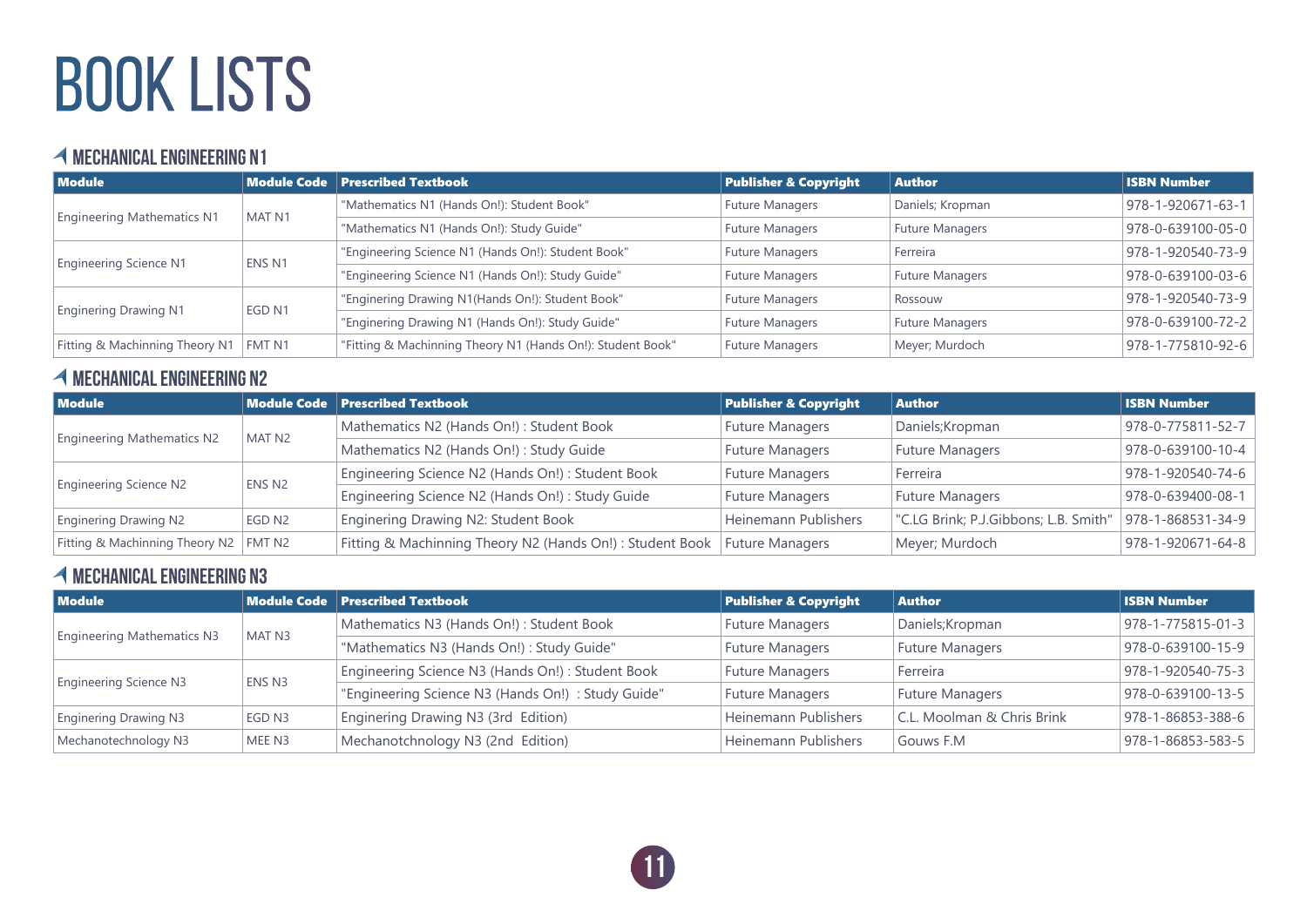## *<u>MECHANICAL ENGINEERING N4</u>*

| Module                            |        | Module Code Prescribed Textbook      | <b>Copyright</b> | <b>Author</b>    | <b>ISBN Number</b>         | <b>Publisher</b> |
|-----------------------------------|--------|--------------------------------------|------------------|------------------|----------------------------|------------------|
| Engineering Mathematics N4 EMG N4 |        | Mathematics N4 (New Syllabus)        | MJJ Van Rensburg | MJJ Van Rensburg | 978-1-91978-041-2 Troupant |                  |
| <b>Engineering Science N4</b>     | ENS N4 | Engineering Science N4 (1st Edition) | MJJ Van Rensburg | MJJ Van Rensburg | 978-1-4308-0283-9          | Troupant         |
|                                   |        | Mechanical Draughting N4             | "C.L. Moolman &  | C.L. Moolman &   | 978-1-86813-468-7          | Heinemann        |
| Mechanical Draughting N4          | MDD N4 |                                      | C.G. Brink"      | C.G. Brink       |                            |                  |
| Mechanotechnics N4                | MEE N4 | Mechanotechnics N4 (2nd Edition)     | R.D. Joubert     | R.D. Joubert     | 978-0-7962-0004-4          | Heinemann        |

## **4 MECHANICAL ENGINEERING N5**

| Module                              |                   | Module Code Prescribed Textbook                         | Copyright        | <b>Author</b>    | <b>ISBN Number</b> | <b>Publisher</b>        |
|-------------------------------------|-------------------|---------------------------------------------------------|------------------|------------------|--------------------|-------------------------|
| Engineering Mathematics N5   EMG N5 |                   | Mathematics N5 (1st Edition)                            | MJJ van Rensburg | MJJ van Rensburg | 978-1-9197-8084-9  | Troupant                |
| Power Machines N5                   | POM <sub>N5</sub> | Power Machines N5                                       | <b>W</b> H Spies | W H Spies        | 978-1-91978-038-2  | Troupant                |
| Mechanical Drawing &                | MDD N5            | N5 Mechanical Drawing & Design: Gateways to Engineering | Chris Brink      | Chris Brink      | 978-1-928203-97-1  | <b>Hybrid Learnings</b> |
| Design N5                           |                   | <b>Studies</b>                                          |                  |                  |                    | Solutions               |
| Mechanotechnics N5                  |                   | Mechanotechnics N5<br>MEE N5                            | J.T. van Eeden & | J.T. van Eeden & |                    |                         |
|                                     |                   |                                                         | G.A.V. Schmidlin | G.A.V. Schmidlin | 978-1-919780-20-7  | Troupant                |

## *<u>MECHANICAL ENGINEERING N6</u>*

| Module                              |                    | Module Code Prescribed Textbook                         | <b>Copyright</b> | <b>Author</b>    | <b>ISBN Number</b> | <b>Publisher</b> |
|-------------------------------------|--------------------|---------------------------------------------------------|------------------|------------------|--------------------|------------------|
| Engineering Mathematics N6   EMG N6 |                    | Mathematics N6 (1st Edition)                            | MJJ van Rensburg | MJJ van Rensburg | 978-1-9197-8085-6  | Troupant         |
| Power Machines N6                   | POM N <sub>6</sub> | Power Machines N6 1st Edition                           | <b>W</b> H Spies | W H Spies        | 978-1-91978-032-0  | Troupant         |
| Mechanical Drawing &                |                    | N6 Mechanical Drawing & Design: Gateways to Engineering | Lorenzo          | Lorenzo          | 978-1-928203-96-4  | Hybrid Learning  |
| Design N6                           | MDD N6             | <b>Studies</b>                                          | Maraschin        | Maraschin        |                    | Solutions        |
| Mechanotechnics N6                  | MEE N6             | Mechanotechnics N6                                      | G.A.V.Schmidlin" | G.A.V.Schmidlin" | 978-1-919780-31-3  | Troupant         |

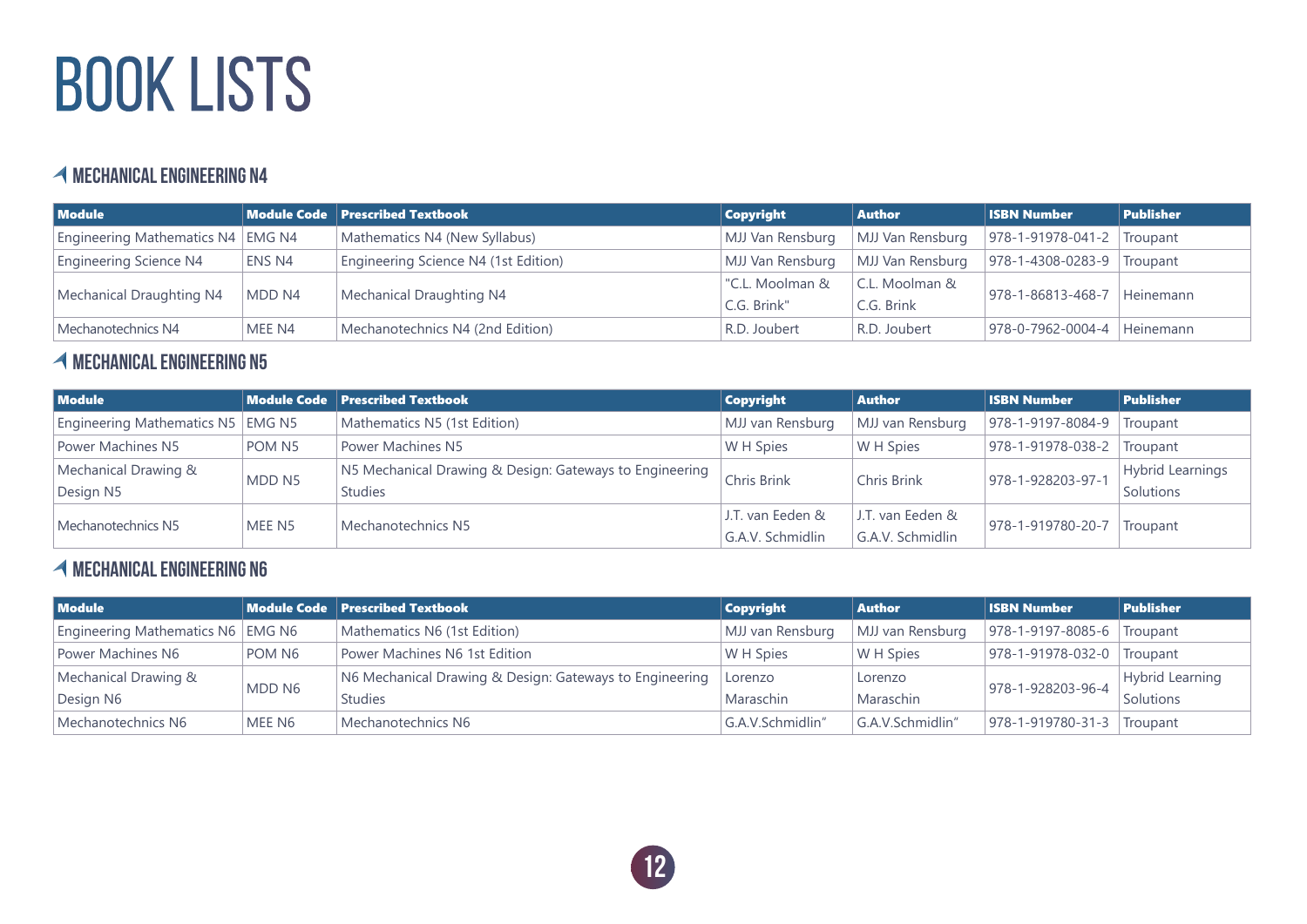#### **ELECTRICAL ENGINEERING N1**

| <b>Module</b>                     |        | Module Code   Prescribed Textbook                       | <b>Publisher &amp; Copyright</b> | <b>Author</b>          | <b>ISBN Number</b> |
|-----------------------------------|--------|---------------------------------------------------------|----------------------------------|------------------------|--------------------|
|                                   | MAT N1 | Mathematics N1(Hands On!) : Student Book                | <b>Future Managers</b>           | Daniels; Kropman       | 978-1-920671-63-1  |
| <b>Engineering Mathematics N1</b> |        | Mathematics N1 (Hands On!) : Study Guide                | <b>Future Managers</b>           | <b>Future Managers</b> | 978-0-639100-05-0  |
|                                   |        | "Engineering Science N1 (Hands On!) : Student Book"     | <b>Future Managers</b>           | Ferreira               | 978-1-920540-73-9  |
| <b>Engineering Science N1</b>     | ENS N1 | "Engineering Science N1 (Hands On!) : Study Guide"      | <b>Future Managers</b>           | <b>Future Managers</b> | 978-0-639100-03-6  |
|                                   |        | "Electrical Trade Theory N1 (Hands On!) : Student Book" | <b>Future Managers</b>           | Ferreira               | 978-1-920540-67-8  |
| <b>Electrical Trade Theory N1</b> | EET N1 | "Electrical Trade Theory N1 (Hands On!) : Study Guide"  | <b>Future Managers</b>           | <b>Future Managers</b> | 978-1-775819-67-7  |
|                                   |        | "Industrial Electronics N1(Hands On!) : Student Book"   | <b>Future Managers</b>           | Kraft                  | 978-1-775810-20-9  |
| Industrial Electronics N1         | IEE N1 | "Industrial Electronics N1(Hands On!) : Study Guide"    | <b>Future Managers</b>           | <b>Future Managers</b> | 978-0-639-00-04-3  |

### **ELECTRICAL ENGINEERING N2**

| <b>Module</b>                     |                    | Module Code Prescribed Textbook                         | <b>Publisher &amp; Copyright</b>                                                                                                                                                                                                                                                                                             | <b>Author</b>     | <b>ISBN Number</b> |
|-----------------------------------|--------------------|---------------------------------------------------------|------------------------------------------------------------------------------------------------------------------------------------------------------------------------------------------------------------------------------------------------------------------------------------------------------------------------------|-------------------|--------------------|
|                                   |                    | "Mathematics N2(Hands On!) : Student Book"              | <b>Future Managers</b>                                                                                                                                                                                                                                                                                                       | Daniels; Kropman  | 978-0-775811-52-7  |
| <b>Engineering Mathematics N2</b> | MAT N2             | "Mathematics N2 (Hands On!) : Study Guide"              | <b>Future Managers</b><br><b>Future Managers</b><br>Ferreira<br><b>Future Managers</b><br><b>Future Managers</b><br><b>Future Managers</b><br><b>Future Managers</b><br>Ferreira<br><b>Future Managers</b><br><b>Future Managers</b><br>Stoltz<br><b>Future Managers</b><br><b>Future Managers</b><br><b>Future Managers</b> | 978-0-639100-10-4 |                    |
|                                   |                    | "Engineering Science N2 (Hands On!) : Student Book"     |                                                                                                                                                                                                                                                                                                                              |                   | 978-1-920540-74-6  |
| Engineering Science N2            | ENS N2             | "Engineering Science N2 (Hands On!) : Study Guide"      |                                                                                                                                                                                                                                                                                                                              |                   | 978-0-639400-08-1  |
|                                   |                    | "Electrical Trade Theory N2 (Hands On!) : Student Book" |                                                                                                                                                                                                                                                                                                                              |                   | 978-1-920540-68-5  |
| Electrical Trade Theory N2        | EET N2             | Electrical Trade Theory N2 (Hands On!) : Study Guide    |                                                                                                                                                                                                                                                                                                                              |                   | 978-0-639100-07-4  |
|                                   |                    | "Industrial Electronics N2 (Hands On!) : Student Book"  |                                                                                                                                                                                                                                                                                                                              |                   | 978-1-920671-82-2  |
| Industrial Electronics N2         | IEE N <sub>2</sub> | "Industrial Electronics N2 (Hands On!) : Study Guide"   |                                                                                                                                                                                                                                                                                                                              |                   | 978-0-639100-00-8  |

## **ELECTRICAL ENGINEERING N3**

| <b>Module</b>                     |        | Module Code Prescribed Textbook                            | Publisher & Copyright  | <b>Author</b>          | <b>ISBN Number</b> |
|-----------------------------------|--------|------------------------------------------------------------|------------------------|------------------------|--------------------|
|                                   | MAT N3 | Mathematics N3 (Hands On!) : Student Book                  | <b>Future Managers</b> | Daniels; Kropman       | 978-1-775815-01-3  |
| <b>Engineering Mathematics N3</b> |        | Mathematics N3 (Hands On!) : Study Guide                   | <b>Future Managers</b> | <b>Future Managers</b> | 978-0-639100-15-9  |
|                                   | ENS N3 | "Engineering Science N3(Hands On!) : Student Book"         | <b>Future Managers</b> | Ferreira               | 978-1-920540-75-3  |
| <b>Engineering Science N3</b>     |        | "Engineering Science N3(Hands On!) : Study Guide"          | <b>Future Managers</b> | <b>Future Managers</b> | 978-0-639100-13-5  |
| Electrotechnology N3              | EET N3 | "Electrotechnology N3 (Hands On!) : Student Book"          | <b>Future Managers</b> | Ferreira               | 978-1-920540-70-8  |
|                                   | IEE N3 | "Industrial Electrotechnics N3 (Hands On!) : Student Book" | <b>Future Managers</b> | Engelbrecht            | 978-1-920671-73-0  |
| Industrial Electronics N3         |        | "Industrial Electrotechnics N3 (Hands On!) : Study Guide"  | <b>Future Managers</b> | <b>Future Managers</b> | 978-0-639103-14-2  |

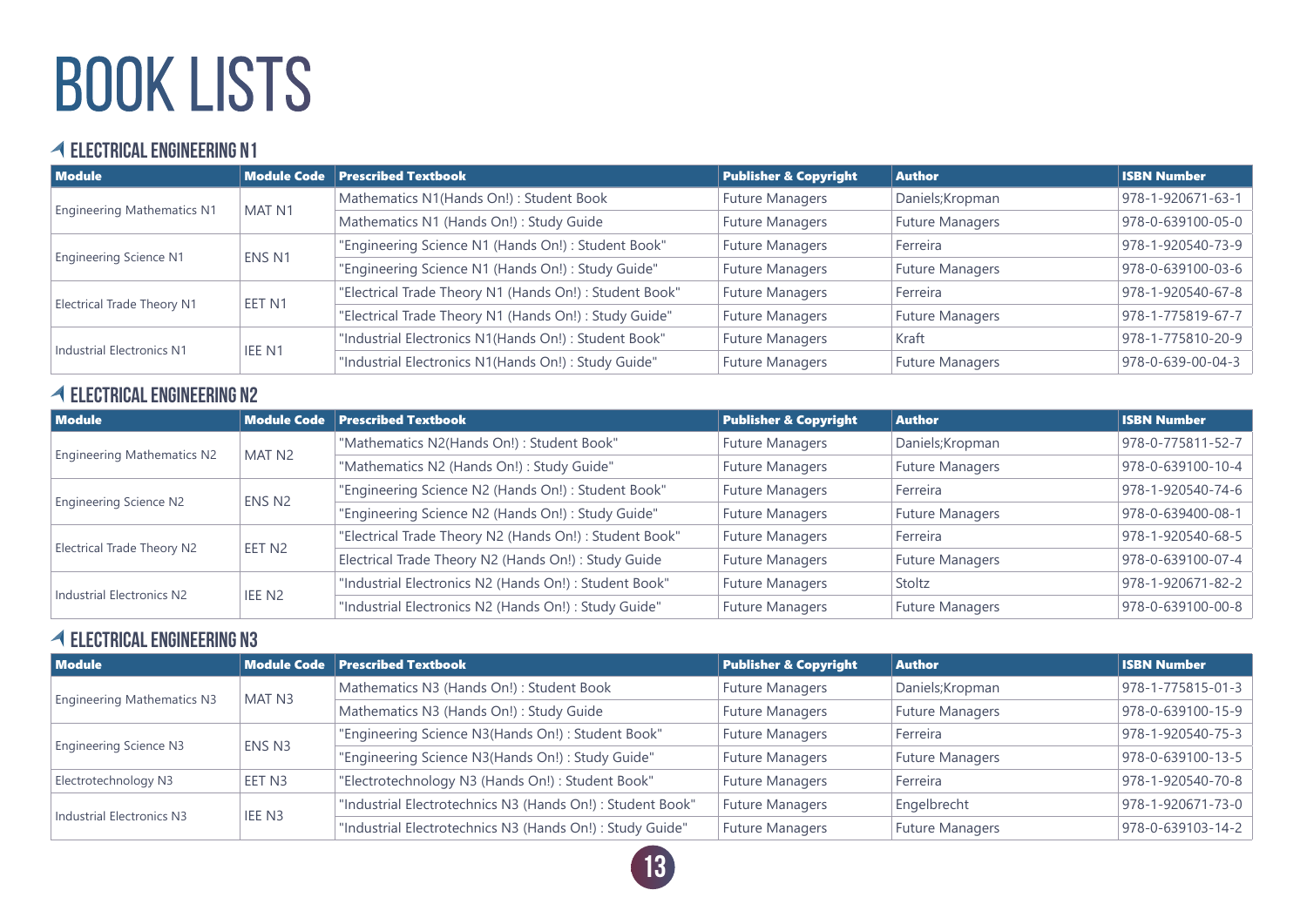## **ELECTRICAL ENGINEERING N4**

| <b>Module</b>                     |        | $\mid$ Module Code $\mid$ Prescribed Textbook | <b>Copyright</b> | <b>Author</b>    | <b>ISBN Number</b>                              | <b>Publisher</b> |
|-----------------------------------|--------|-----------------------------------------------|------------------|------------------|-------------------------------------------------|------------------|
| Engineering Mathematics N4 EMG N4 |        | Mathematics N4 (New Syllabus)                 | MJJ Van Rensburg |                  | MJJ Van Rensburg   978-1-91978-041-2   Troupant |                  |
| <b>Engineering Science N4</b>     | ENS N4 | Engineering Science N4 (1st Edition)          | MJJ Van Rensburg | MJJ Van Rensburg | 978-1-4308-0283-9 Troupant                      |                  |
| Industrial Electronics N4         | IEE N4 | "Industrial Electronics N4 (Hands ON!)"       | Johan Kraft      | Johan Kraft      | 978-1-77581-021-6   Future Managers             |                  |
| Electrotechnics N4                | EET N4 | Electrotechnics N4                            | LE Ching         | LE Ching         | 978-1-919780-14-6 Troupant                      |                  |

## **ELECTRICAL ENGINEERING N5**

| <b>Module</b>                       |        | $\mid$ Module Code $\mid$ Prescribed Textbook $\mid$ | <b>Copyright</b> | <b>Author</b>    | <b>ISBN Number</b>                  | <b>Publisher</b> |
|-------------------------------------|--------|------------------------------------------------------|------------------|------------------|-------------------------------------|------------------|
| Engineering Mathematics N5   EMG N5 |        | Mathematics N5 (1st Edition)                         | MJJ van Rensburg | MJJ van Rensburg | 978-1-9197-8084-9                   | Troupant         |
| Power Machines N5                   | POM N5 | Power Machines N5                                    | <b>W</b> H Spies | <b>W</b> H Spies | 978-1-91978-038-2 Troupant          |                  |
| Industrial Electronics N5           | IEE N5 | Industrial Electronics N5                            | Johan Kraft      | Johan Kraft      | 978-1-92067-194-5   Future Managers |                  |
| Electrotechnics N5                  | EET N5 | Electrotechnics N5                                   | LE Ching         | LE Ching         | 978-1-91978-028-3 Troupant          |                  |

## **ELECTRICAL ENGINEERING N6**

| Module                                   |               | Module Code Prescribed Textbook | <b>Copyright</b> | <b>Author</b>    | <b>ISBN Number</b>          | <b>Publisher</b> |
|------------------------------------------|---------------|---------------------------------|------------------|------------------|-----------------------------|------------------|
| <b>Engineering Mathematics N6 EMG N6</b> |               | Mathematics N6 (1st Edition)    | MJJ van Rensburg | MJJ van Rensburg | 978-1-9197-8085-6 Troupant  |                  |
| Power Machines N6                        | POM N6        | Power Machines N6 (1st Edition) | <b>W</b> H Spies | W H Spies        | 978-1-91978-032-0 Troupant  |                  |
| Industrial Electronics N6                | <b>IEE N6</b> | N6 Industrial Electronics       | Blignaut         | Blignaut         | $978 - 1 - 92067 - 129 - 7$ | Future Managers  |
| Electrotechnics N6                       | EET N6        | Electrotechnics N6              | LE Ching         | Le Ching         | 978-1-91978-015-3 Troupant  |                  |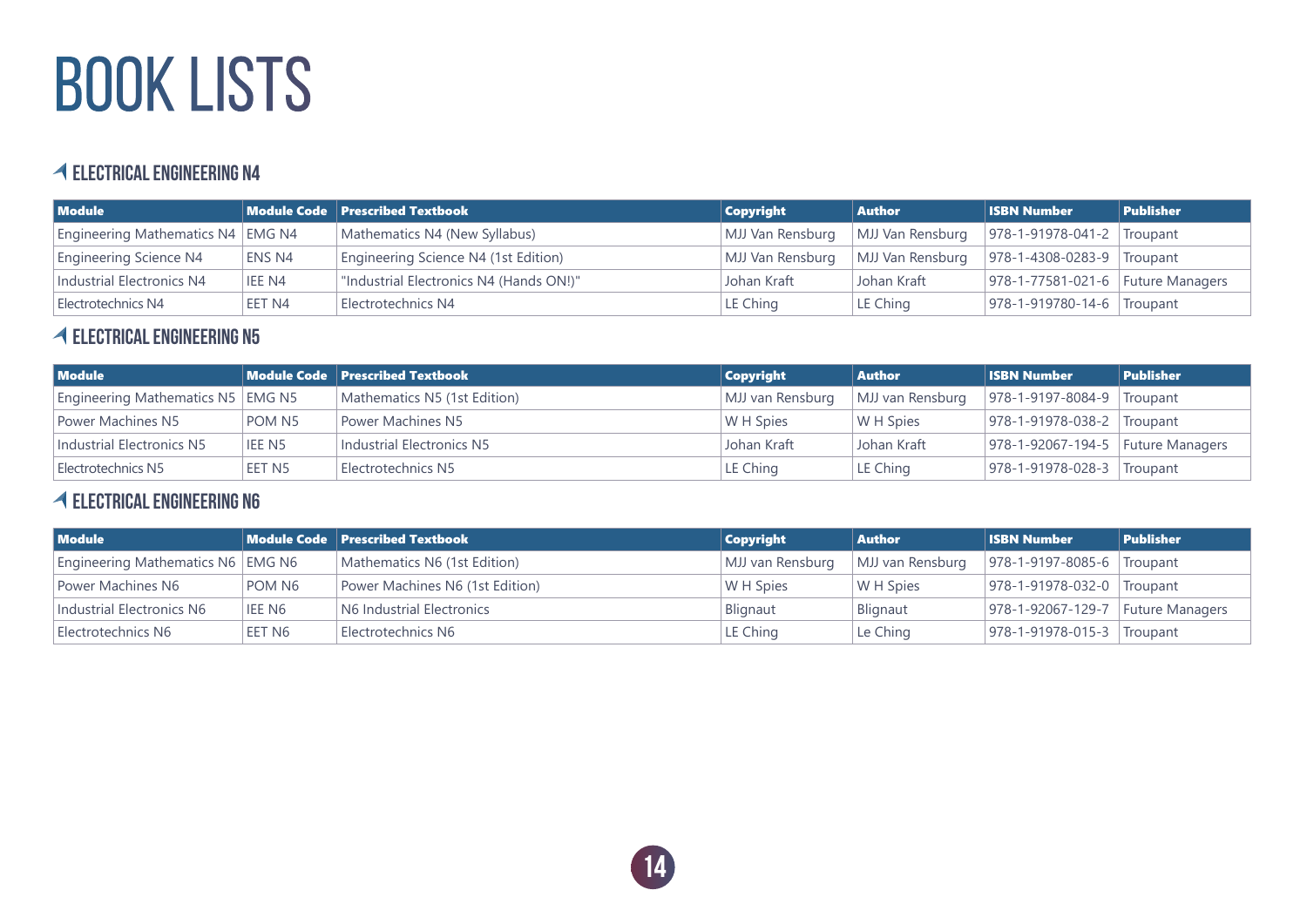### **CIVIL ENGINEERING N1**

| <b>Module</b>                       |               | Module Code Prescribed Textbook                        | <b>Publisher &amp; Copyright</b> | <b>Author</b>          | <b>ISBN Number</b> |
|-------------------------------------|---------------|--------------------------------------------------------|----------------------------------|------------------------|--------------------|
| Engineering Mathematics N1   MAT N1 |               | Mathematics N1(Hands On!): Student Book                | <b>Future Managers</b>           | Daniels; Kropman       | 978-1-920671-63-1  |
|                                     |               | Mathematics N1 (Hands On!) : Study Guide               | <b>Future Managers</b>           | <b>Future Managers</b> | 978-0-639100-05-0  |
| <b>Building Science N1</b>          | <b>BDSN1</b>  | Building Science N1 (Hands On!: Student Book           | <b>Future Managers</b>           | Julyan                 | 978-1-920671-68-6  |
| <b>Building Drawing N1</b>          | <b>BDD N1</b> | Building Drawing N1(Hands On!): Student Book           | <b>Future Managers</b>           | <b>Isaacs</b>          | 978-1-920671-69-3  |
| <b>Bricklaying &amp; Plastering</b> | BPT N1        | Bricklaying & Plastering Theory N1(Hands On!): Student | <b>Future Managers</b>           |                        |                    |
| Theory N1                           |               | <b>Book</b>                                            |                                  | Julyan                 | 978-1-920671-65-5  |

## **CIVIL ENGINEERING N2**

| <b>Module</b>                       |                   | Module Code Prescribed Textbook                         | <b>Publisher &amp; Copyright</b> | <b>Author</b>           | <b>ISBN Number</b>                                          |
|-------------------------------------|-------------------|---------------------------------------------------------|----------------------------------|-------------------------|-------------------------------------------------------------|
| Engineering Mathematics N2   MAT N2 |                   | Mathematics N2 (Hands On!) Student Book                 | <b>Future Managers</b>           | Daniels; Kropman        | 978-0-775811-52-7                                           |
|                                     |                   | Mathematics N2 (Hands On!) : Study Guide                | <b>Future Managers</b>           | <b>Future Managers</b>  | 978-0-639100-10-4<br>978-1-775811-53-4<br>978-1-920671-66-2 |
| <b>Building Science N2</b>          | BDS N2            | Building Science N2 (Hands On!): Student Book           | <b>Future Managers</b>           | Julyan                  |                                                             |
| <b>Building Drawing N2</b>          | BDD N2            |                                                         | Christopher Brink &              | C G Brink; J T Abrahams |                                                             |
|                                     |                   | Building Drawing N2(Hands On!): Student Book            | Associates                       |                         |                                                             |
| Bricklaying & Plastering            | BPT <sub>N2</sub> | Bricklaying & Plastering Theory N2 (Hands On!): Student |                                  |                         |                                                             |
| Theory N2                           |                   | <b>Book</b>                                             | <b>Future Managers</b>           | Julyan                  |                                                             |

## **CIVIL ENGINEERING N3**

| <b>Module</b>                           |        | Module Code Prescribed Textbook                          | <b>Publisher &amp; Copyright</b>  | <b>Author</b>          | <b>ISBN Number</b>                                                               |
|-----------------------------------------|--------|----------------------------------------------------------|-----------------------------------|------------------------|----------------------------------------------------------------------------------|
| Engineering Mathematics N3   MAT N3     |        | Mathematics N3 (Hands On!) : Student Book                | <b>Future Managers</b>            | Daniels; Kropman       | 978-1-775815-01-3                                                                |
|                                         |        | Mathematics N3(Hands On!): Study Guide                   | <b>Future Managers</b>            | <b>Future Managers</b> | 978-0-639100-15-9<br>978-1-928203-48-3<br>978-1-928203-45-2<br>978-1-920671-66-2 |
|                                         | BDS N3 | N3 Building Science (Revised Edition)                    | Dilon (Publisher: Hybrid          |                        |                                                                                  |
| <b>Building Science N3</b>              |        |                                                          | Learning Solutions)               | Dilon                  |                                                                                  |
|                                         | BDD N2 |                                                          | Abrahams (Publisher:              | Abrahams               |                                                                                  |
| <b>Building Drawing N3</b>              |        | N3 Building Drawing                                      | <b>Hybrid Learning Solutions)</b> |                        |                                                                                  |
| Building & Civil Technology N3   BCT N3 |        | Building & Civil Technology N3 (Hands On!): Student Book | <b>Future Managers</b>            | Julyan                 |                                                                                  |

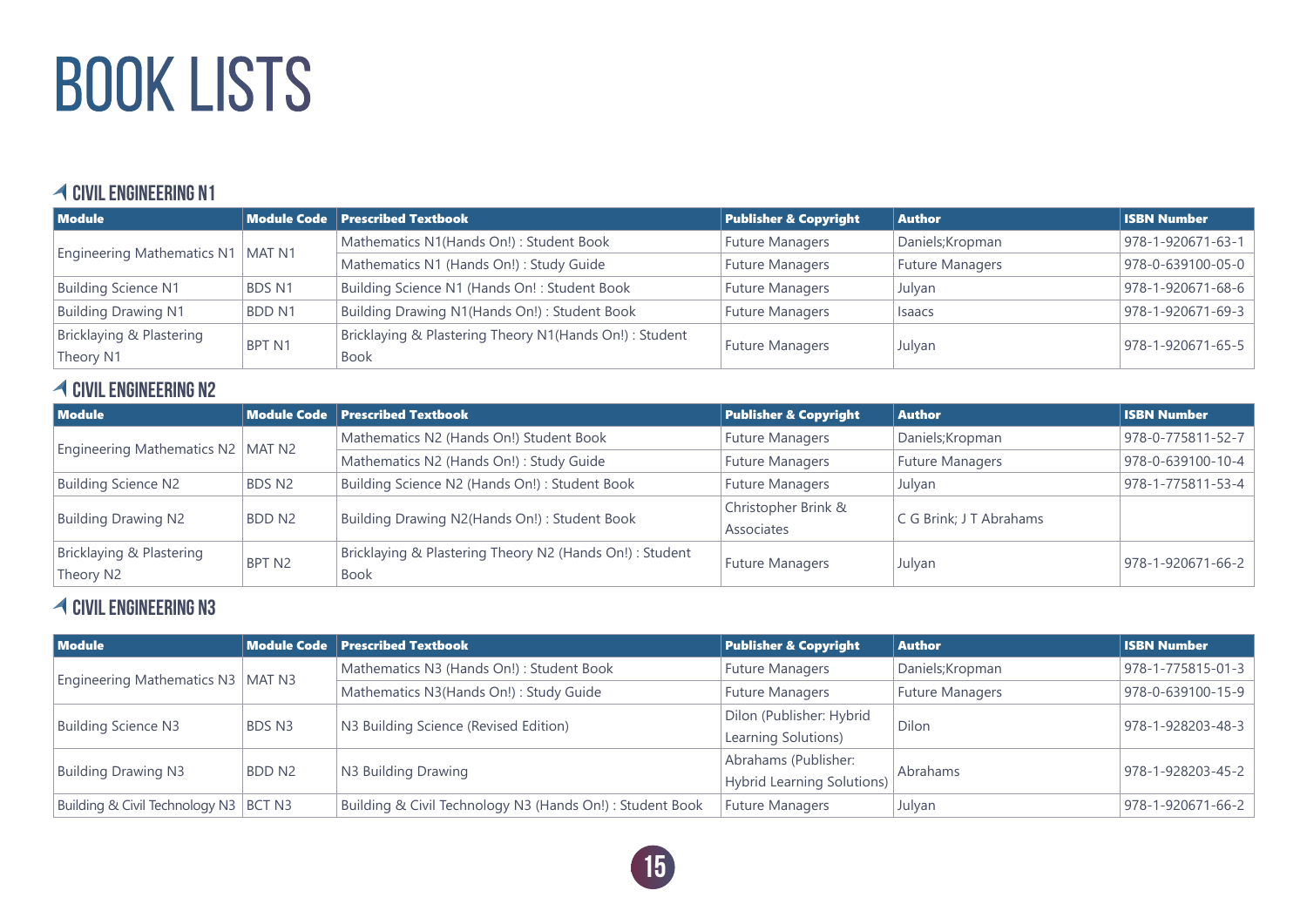## **CIVIL ENGINEERING N4**

| <b>Module</b>                       |        | Module Code Prescribed Textbook                             | Copyright                | <b>Author</b>     | <b>ISBN Number</b> | <b>Publisher</b>               |
|-------------------------------------|--------|-------------------------------------------------------------|--------------------------|-------------------|--------------------|--------------------------------|
| Engineering Mathematics N4   EMG N4 |        | Mathematics N4 (New Syllabus)                               | MJJ Van Rensburg         | MJJ Van Rensburg  | 978-1-91978-041-2  | Troupant                       |
| Building & Structural               | BSC N4 | Building & Structural Construction N4: Gateways to          | Christopher Brink        | Christopher Brink | 978-1-92820-358-2  | <b>Christopher Brink &amp;</b> |
| Construction N4                     |        | <b>Engineering Studies</b>                                  |                          |                   |                    | Associates                     |
| Building & Structural               | BSS N4 | Building & Structural Surveying N4: Gateways to Engineering |                          |                   |                    | Christopher Brink &            |
| Surveying N4                        |        | <b>Studies</b>                                              | Christopher Brink        | Christopher Brink | 978-1-92820-357-5  | Associates                     |
| <b>Building Administration N4</b>   | BA N4  | Building & Administration N4: Gateways to Engineering       |                          | Christopher Brink | 978-1-92820-356-8  | <b>Christopher Brink &amp;</b> |
|                                     |        | <b>Studies</b>                                              | <b>Christopher Brink</b> |                   |                    | Associates                     |

## **CIVIL ENGINEERING N5**

| Module                              |                   | Module Code Prescribed Textbook                             | <b>Copyright</b>                       | <b>Author</b>     | <b>ISBN Number</b> | <b>Publisher</b>               |
|-------------------------------------|-------------------|-------------------------------------------------------------|----------------------------------------|-------------------|--------------------|--------------------------------|
| Engineering Mathematics N5   EMG N5 |                   | Mathematics N5 (1st Edition)                                | MJJ van Rensburg                       | MJJ van Rensburg  | 978-1-9197-8084-9  | Troupant                       |
| Building & Structural               |                   | Building & Structural Construction N5: Gateways to          |                                        | Christopher Brink | 978-1-92839-269-9  | Christopher Brink &            |
| <b>Construction N5</b>              | BSC <sub>N5</sub> | <b>Engineering Studies</b>                                  | Christopher Brink                      |                   |                    | Associates                     |
| <b>Building &amp; Structural</b>    | BSS <sub>N5</sub> | Building & Structural Surveying N5: Gateways to Engineering |                                        |                   |                    | <b>Christopher Brink &amp;</b> |
| Surveying N5                        |                   | <b>Studies</b>                                              | Christopher Brink<br>Christopher Brink | 978-1-92820-371-1 | Associates         |                                |
| <b>Building Administration N5</b>   | BA <sub>N5</sub>  | "Building & Administration N5: Gateways to                  |                                        |                   | 978-1-92820-370-4  | Christopher Brink &            |
|                                     |                   | <b>Engineering Studies"</b>                                 | Christopher Brink                      | Christopher Brink |                    | Associates                     |

## **CIVIL ENGINEERING N6**

| <b>Module</b>                       |                    | Module Code   Prescribed Textbook                           | <b>Copyright</b>                       | <b>Author</b>            | <b>ISBN Number</b> | <b>Publisher</b>    |
|-------------------------------------|--------------------|-------------------------------------------------------------|----------------------------------------|--------------------------|--------------------|---------------------|
| Engineering Mathematics N6   EMG N6 |                    | Mathematics N6 (1st Edition)                                | MJJ van Rensburg                       | MJJ van Rensburg         | 978-1-9197-8085-6  | Troupant            |
| <b>Building &amp; Structural</b>    | BSC N <sub>6</sub> | Building & Structural Construction N6: Gateways to          |                                        | <b>Christopher Brink</b> | 978-1-92820-376-6  | Christopher Brink & |
| Construction N6                     |                    | <b>Engineering Studies</b>                                  | Christopher Brink                      |                          |                    | Associates          |
| <b>Building &amp; Structural</b>    | BSS <sub>N6</sub>  | Building & Structural Surveying N6: Gateways to Engineering |                                        |                          |                    | Christopher Brink & |
| Surveying N6                        |                    | <b>Studies</b>                                              | Christopher Brink<br>Christopher Brink |                          | 978-1-92820-375-9  | Associates          |
| <b>Building Administration N6</b>   |                    | Building & Administration N6: Gateways to Engineering       |                                        |                          |                    | Christopher Brink & |
|                                     | BA N6              | <b>Studies</b>                                              | <b>Christopher Brink</b>               | <b>Christopher Brink</b> | 978-1-92820-374-2  | Associates          |

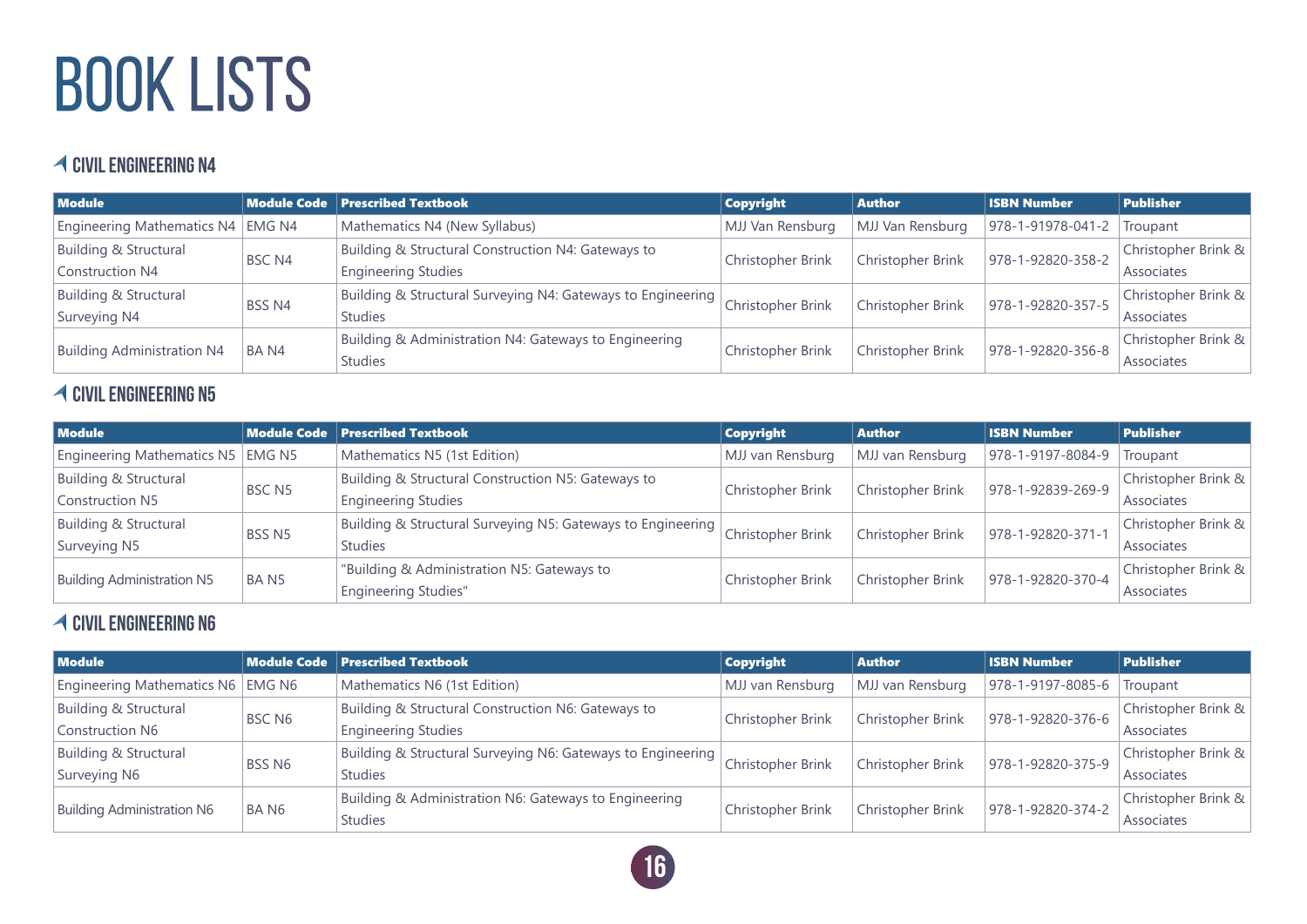## *A* **BUSINESS MANAGEMENT N4**

| <b>Module</b>               | Module Code      | <b>Prescribed Textbook</b>                                    | <b>Copyright</b>       | <b>Author</b>         | <b>ISBN Number</b> | <b>Publisher</b>                                                                                                               |
|-----------------------------|------------------|---------------------------------------------------------------|------------------------|-----------------------|--------------------|--------------------------------------------------------------------------------------------------------------------------------|
|                             |                  | Entrepreneurship N4: Starting your own business               | <b>Future Managers</b> | D. Plaatjies & P.     | 978-1-91974-606-7  |                                                                                                                                |
| Entrepreneurship & Business | <b>EBM 411</b>   |                                                               |                        | <b>Bruwer</b>         |                    |                                                                                                                                |
| Management N4               |                  | The Business Plan Workbook                                    |                        | P. Bruwer &           |                    | <b>Future Managers</b><br><b>Future Managers</b><br><b>Future Managers</b><br><b>Future Managers</b><br><b>Future Managers</b> |
|                             |                  |                                                               | <b>Future Managers</b> | Scheepers             | N/A                |                                                                                                                                |
| Management                  | <b>MCOM 411</b>  | Communication & Management Communication N4: Say it           |                        | Frieda w., Shirley R. | 978-1-91978-682-7  |                                                                                                                                |
| Communication N4            |                  | in plain English                                              | <b>Future Managers</b> | and Lynette S.        |                    |                                                                                                                                |
| Computer Practice N4        | <b>COP 411</b>   | Computer Practice N4 Office 2013/Windows 7 (Printed in color) | <b>Future Managers</b> | De Villiers           | 978-1-77581-231-9  |                                                                                                                                |
| Introductory Accounting N4  | <b>INACC 411</b> | Introduction to Financial Accounting N4                       | <b>Future Managers</b> | Mathews; Goolam       | 978-1-92036-469-4  |                                                                                                                                |
|                             |                  | Introduction to Financial Accounting N4: Workbook"            | <b>Future Managers</b> | Mathews; Goolam       | 978-1-92036-493-9  | <b>Future Managers</b>                                                                                                         |

## *A* **BUSINESS MANAGEMENT N5**

| <b>Module</b>               |                | Module Code   Prescribed Textbook               | <b>Copyright</b>       | <b>Author</b>   | <b>ISBN Number</b> | <b>Publisher</b>                                 |
|-----------------------------|----------------|-------------------------------------------------|------------------------|-----------------|--------------------|--------------------------------------------------|
|                             |                | Entrepreneurship N5: Managing your own Business | <b>Future Managers</b> | P. Bruwer & N.  | 978-1-91978-610-0  | Future Managers                                  |
| Entrepreneurship & Business | <b>EBM 511</b> |                                                 |                        | <b>Cilliers</b> |                    |                                                  |
| Management N5               |                | Management Plan Workbook                        | <b>Future Managers</b> | P. Bruwer &     | N/A                | <b>Future Managers</b><br><b>Future Managers</b> |
|                             |                |                                                 |                        | Scheepers       |                    |                                                  |
|                             | <b>COP 511</b> | Communication N5: Communicate in Plain English  | <b>Future Managers</b> | Steenkamp; Wade | 978-1-92067-192-1  |                                                  |
| Computer Practice N5        |                |                                                 |                        | & Robbins       |                    |                                                  |
|                             | <b>SAM 511</b> |                                                 |                        | Roelofse & Vd   | 978-1-91978-614-8  | Future Managers                                  |
| Sales Management N5         |                | Sales Management N5                             | <b>Future Managers</b> | Vyver           |                    |                                                  |
| Economics N4                | ECONS 411      | Economics N4                                    |                        | Engelbrecht;    | 978-1-92067-112-9  |                                                  |
|                             |                |                                                 | <b>Future Managers</b> | Strydom         |                    | <b>Future Managers</b>                           |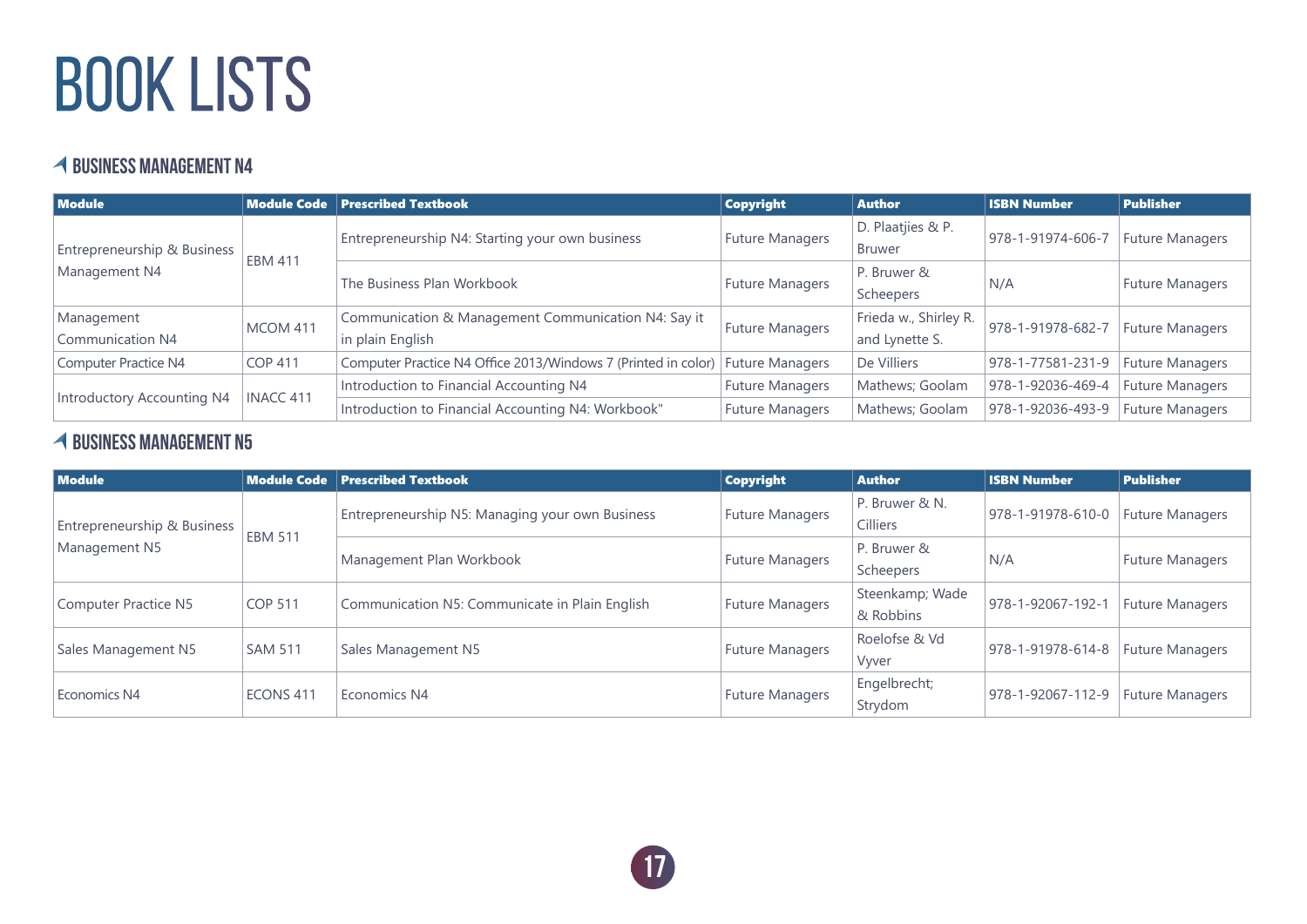## *A* **BUSINESS MANAGEMENT N6**

| Module                      |                      | Module Code Prescribed Textbook                   | <b>Copyright</b>       | <b>Author</b>                     | <b>ISBN Number</b> | <b>Publisher</b>       |
|-----------------------------|----------------------|---------------------------------------------------|------------------------|-----------------------------------|--------------------|------------------------|
| Entrepreneurship & Business | <b>EBM 611</b>       | Entrepreneurship N6: Expanding your own Business" | <b>Future Managers</b> | P. Bruwer & N.<br><b>Cilliers</b> | 978-0-95841-569-9  | Future Managers        |
| Management N6               |                      | Expanding your own Business Workbook              | <b>Future Managers</b> | N. Cilliers                       | N/A                | <b>Future Managers</b> |
| Computer Practice N6        | COP 611              | Communication N6: Communicate in Plain English    | <b>Future Managers</b> | Steenkamp; Wade<br>& Robbins      | 978-1-92067-192-1  | <b>Future Managers</b> |
| Sales Management N6         | <b>SAM 611</b>       | Advanced Sales Management N6                      | <b>Future Managers</b> | Nortjie                           | 978-1-91978-684-1  | <b>Future Managers</b> |
| Economics N5                | ECONS <sub>511</sub> | Economics N5                                      | <b>Future Managers</b> | Engelbrecht;<br>Strydom           | 978-1-92067-148-8  | Future Managers        |

## **4 MANAGEMENT ASSISTANT N4**

| <b>Module</b>             |                      | Module Code Prescribed Textbook                                               | Copyright              | <b>Author</b>                           | <b>ISBN Number</b>                  | <b>Publisher</b> |
|---------------------------|----------------------|-------------------------------------------------------------------------------|------------------------|-----------------------------------------|-------------------------------------|------------------|
| Communication N4          | <b>MACOMM</b><br>411 | Communication & Management Communication N4: Say it<br>in plain English       | <b>Future Managers</b> | Frieda w., Shirley R.<br>and Lynette S. | 978-1-91978-682-7                   | Future Managers  |
| Office Practice N4        | <b>OFP 411</b>       | Office Practice N4                                                            | <b>Future Managers</b> | Oosthuizen                              | 978-1-92036-473-1                   | Future Managers  |
| Information Processing N4 | <b>INFO 411</b>      | Information Processing N4 with CD                                             | <b>Future Managers</b> | Liebenberg; Retief<br>& Jeannes         | 978-1-91978-622-3 Future Managers   |                  |
| Computer Practice N4      | <b>COP 411</b>       | Computer Practice N4 Office 2013/Windows 7 (Printed in color) Future Managers |                        | De Villiers                             | 978-1-77581-231-9   Future Managers |                  |

## **4 MANAGEMENT ASSISTANT N5**

| Module                      |                 | Module Code   Prescribed Textbook              | <b>Copyright</b>       | <b>Author</b>   | <b>ISBN Number</b> | <b>Publisher</b>       |
|-----------------------------|-----------------|------------------------------------------------|------------------------|-----------------|--------------------|------------------------|
| Communication N5            | <b>MACOMM</b>   | Communication N5: Communicate in Plain English | <b>Future Managers</b> | Steenkamp; Wade | 978-1-92067-192-1  | <b>Future Managers</b> |
|                             | 511             |                                                |                        | & Robbins       |                    |                        |
| Office Practice N5          | <b>OFP 511</b>  | Office Practice N5                             | <b>Future Managers</b> | Oosthuizen &    | 978-1-92036-474-8  | <b>Future Managers</b> |
|                             |                 |                                                |                        | Coetzee         |                    |                        |
|                             |                 | Information Processing N5 with CD              | <b>Future Managers</b> | Fourie;         |                    |                        |
| Information Processing N5   | <b>INFO 511</b> |                                                |                        | Redelinghuys &  | 978-1-91978-622-3  | <b>Future Managers</b> |
|                             |                 |                                                |                        | <b>Jeannes</b>  |                    |                        |
| <b>Computer Practice N5</b> | <b>COP 511</b>  | <b>Computer Practice N5</b>                    | <b>Future Managers</b> | De Villiers     | 978-1-77581-312-5  | <b>Future Managers</b> |
|                             |                 | Office 2013/Windows 7 (Printed In Color)       |                        |                 |                    |                        |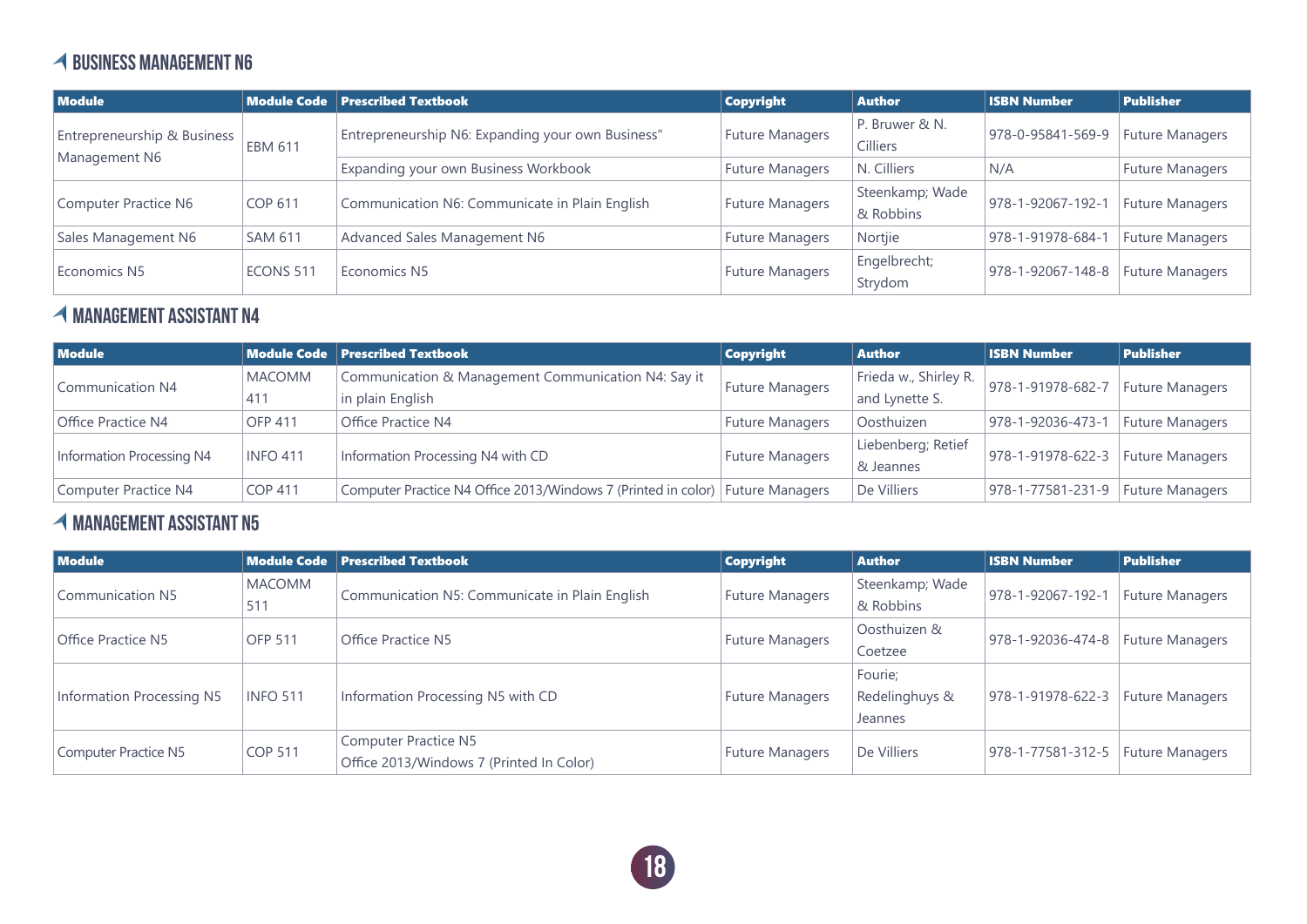## **MANAGEMENT ASSISTANT N6**

| <b>Module</b>             |                  | Module Code   Prescribed Textbook                                               | Copyright              | <b>Author</b>                         | <b>ISBN Number</b> | <b>Publisher</b>       |
|---------------------------|------------------|---------------------------------------------------------------------------------|------------------------|---------------------------------------|--------------------|------------------------|
| Communication N6          | MACOM 611        | Communication N6: Communicate in Plain English                                  | <b>Future Managers</b> | Steenkamp; Wade<br>& Robbins          | 978-1-92067-192-1  | Future Managers        |
| Office Practice N6        | <b>OFP 611</b>   | Office Practice N6                                                              | <b>Future Managers</b> | Oosthuizen;<br>Nienaber &<br>Coetzee" | 978-1-92036-475-5  | Future Managers        |
| Information Processing N6 | <b>INFOR 611</b> | Information Processing N6 with CD                                               | Future Managers        | Jeannes                               | 978-1-91978-623-0  | <b>Future Managers</b> |
| Computer Practice N6      | COP 611          | Computer Practice N6 Office 2013/Windows 7 (Printed in color)   Future Managers |                        | De Villiers                           | 978-1-77581-313-2  | <b>Future Managers</b> |

## *<u>MARKETING MANAGEMENT N4</u>*

| <b>Module</b>               |                 | Module Code   Prescribed Textbook                                             | <b>Copyright</b>       | <b>Author</b>         | <b>ISBN Number</b> | <b>Publisher</b>       |
|-----------------------------|-----------------|-------------------------------------------------------------------------------|------------------------|-----------------------|--------------------|------------------------|
|                             |                 | Entrepreneurship N4: Starting your own business                               | <b>Future Managers</b> | D. Plaatjies & P.     | 978-1-91974-606-7  | <b>Future Managers</b> |
| Entrepreneurship & Business | <b>EBM 411</b>  |                                                                               |                        | <b>Bruwer</b>         |                    |                        |
| Management N4               |                 | The Business Plan Workbook                                                    | <b>Future Managers</b> | P. Bruwer &           | N/A                | <b>Future Managers</b> |
|                             |                 |                                                                               |                        | Scheepers             |                    |                        |
| Management                  | <b>MCOM 411</b> | Communication & Management Communication N4: Say it                           |                        | Frieda w., Shirley R. | 978-1-91978-682-7  | Future Managers        |
| Communication N4            |                 | in plain English                                                              | <b>Future Managers</b> | and Lynette S.        |                    |                        |
|                             | <b>MKTM 411</b> | Principles of Marketing N4                                                    |                        | vd Westhuyzen &       | 978-1-91978-665-0  |                        |
| Marketing Management N4     |                 |                                                                               | <b>Future Managers</b> | vd Merwe              |                    | Future Managers        |
| Computer Practice N4        | COP 411         | Computer Practice N4 Office 2013/Windows 7 (Printed in color) Future Managers |                        | De Villiers           | 978-1-77581-231-9  | <b>Future Managers</b> |

## **4 MARKETING MANAGEMENT N5**

| <b>Module</b>               |                 | Module Code   Prescribed Textbook                                             | Copyright              | <b>Author</b>    | <b>ISBN Number</b> | <b>Publisher</b>       |
|-----------------------------|-----------------|-------------------------------------------------------------------------------|------------------------|------------------|--------------------|------------------------|
|                             |                 | Entrepreneurship N5: Managing your own Business                               | <b>Future Managers</b> | P. Bruwer &      | 978-1-91978-610-0  | <b>Future Managers</b> |
| Entrepreneurship & Business | <b>EBM 511</b>  |                                                                               |                        | N. Cilliers      |                    |                        |
| Management N5               |                 | Management Plan Workbook                                                      | <b>Future Managers</b> | P. Bruwer &      | N/A                | <b>Future Managers</b> |
|                             |                 |                                                                               |                        | <b>Scheepers</b> |                    |                        |
| Marketing Management N5     | <b>MKTM 511</b> | The Marketing Mix N5                                                          | <b>Future Managers</b> | vd Westhuyzen &  | 978-1-91974-674-6  | Future Managers        |
|                             |                 |                                                                               |                        | vd Merwe         |                    |                        |
| Sales Management N5         | <b>SAM 511</b>  | Sales Management N5                                                           | <b>Future Managers</b> | Roelofse & Vd    | 978-1-91978-614-8  | Future Managers        |
|                             |                 |                                                                               |                        | Vyver            |                    |                        |
| Computer Practice N5        | <b>COP 511</b>  | Computer Practice N5 Office 2013/Windows 7 (Printed in color) Future Managers |                        | De Villiers      | 978-1-77581-312-5  | <b>Future Managers</b> |

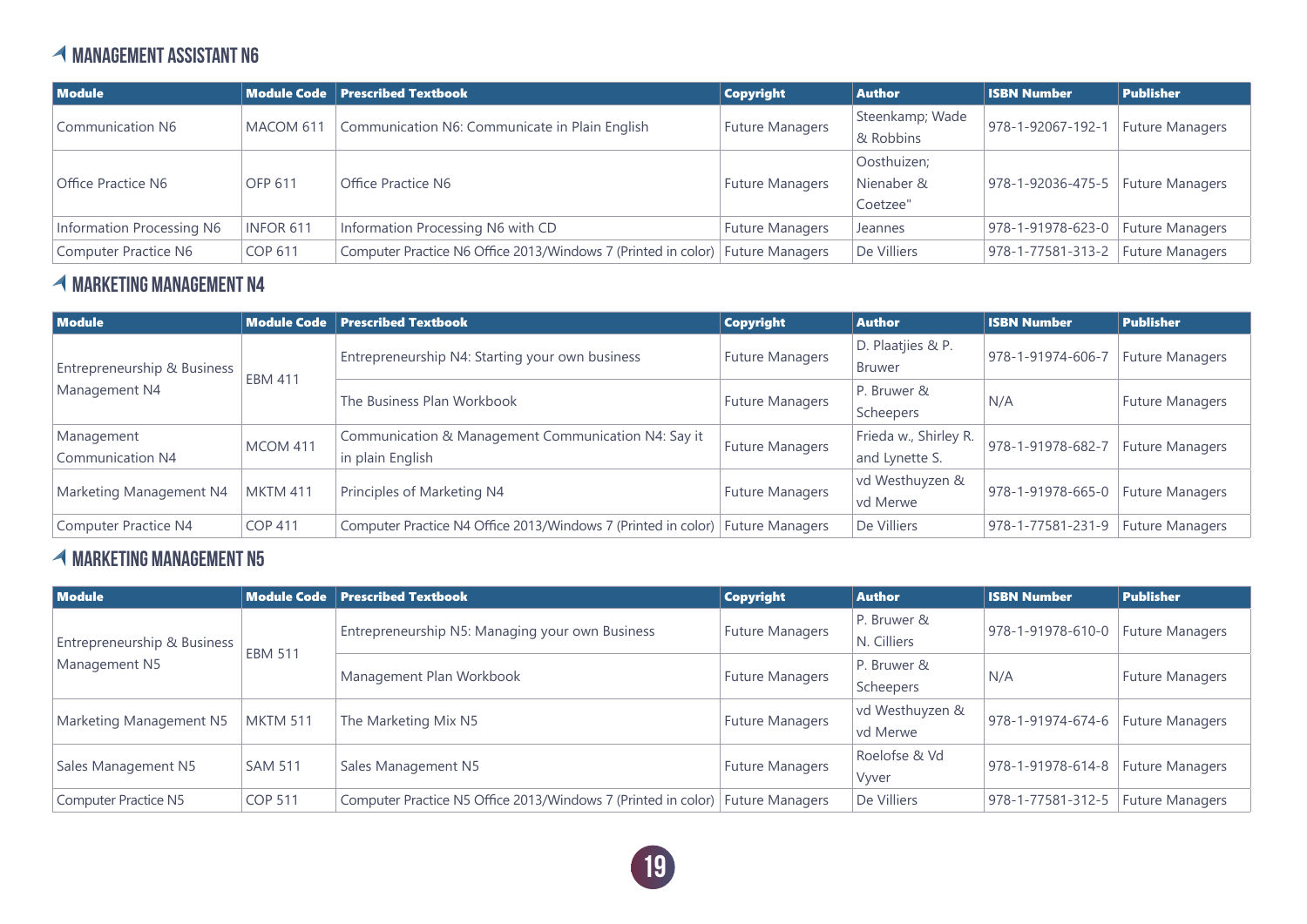## *<u>MARKETING MANAGEMENT N6</u>*

| Module                  |                 | Module Code Prescribed Textbook                                      | <b>Copyright</b>       | <b>Author</b>               | <b>ISBN Number</b>                  | <b>Publisher</b> |
|-------------------------|-----------------|----------------------------------------------------------------------|------------------------|-----------------------------|-------------------------------------|------------------|
| Sales Management N6     | <b>SAM 611</b>  | Advanced Sales Management N6                                         | <b>Future Managers</b> | Nortjie                     | 978-1-91978-684-1                   | Future Managers  |
| Marketing Management N6 | MKTM 611        | Marketing Strategies N6                                              | <b>Future Managers</b> | vd Westhuyzen &<br>vd Merwe | 978-1-91974-622-7 Future Managers   |                  |
|                         |                 | Marketing Communication N6   MKTCOM 611   Marketing Communication N6 | <b>Future Managers</b> | Groenewald                  | 978-1-92001-911-2   Future Managers |                  |
| Marketing Research N6   | <b>MKTR 611</b> | Market Research N6                                                   | <b>Future Managers</b> | Matima                      | 978-1-91978-698-8 Future Managers   |                  |

### **4 HUMAN RESOURCE MANAGEMENT N4**

| <b>Module</b>                                |                 | Module Code   Prescribed Textbook                                               | <b>Copyright</b>       | <b>Author</b>                           | <b>ISBN Number</b> | <b>Publisher</b>       |
|----------------------------------------------|-----------------|---------------------------------------------------------------------------------|------------------------|-----------------------------------------|--------------------|------------------------|
| Entrepreneurship & Business<br>Management N4 | <b>EBM 411</b>  | Entrepreneurship N4: Starting your own business                                 | <b>Future Managers</b> | D. Plaatjies & P.<br><b>Bruwer</b>      | 978-1-91974-606-7  | Future Managers        |
|                                              |                 | The Business Plan Workbook                                                      | <b>Future Managers</b> | P. Bruwer &<br>Scheepers                | N/A                | <b>Future Managers</b> |
| Personnel Management N4                      | <b>PSM 411</b>  | Human Resource Management N4                                                    | <b>Future Managers</b> | Wilson-Kirsten                          | 978-1-91974-025-6  | Future Managers        |
| Management<br>Communication N4               | <b>MCOM 411</b> | Communication & Management Communication N4: Say it<br>in plain English         | <b>Future Managers</b> | Frieda w., Shirley R.<br>and Lynette S. | 978-1-91978-682-7  | Future Managers        |
| Computer Practice N4                         | <b>COP 411</b>  | Computer Practice N4 Office 2013/Windows 7 (Printed in color)   Future Managers |                        | De Villiers                             | 978-1-77581-231-9  | <b>Future Managers</b> |

## *A* **HUMAN RESOURCE MANAGEMENT N5**

| <b>Module</b>           |                | Module Code Prescribed Textbook                                               | <b>Copyright</b> | <b>Author</b>  | <b>ISBN Number</b>                  | <b>Publisher</b> |
|-------------------------|----------------|-------------------------------------------------------------------------------|------------------|----------------|-------------------------------------|------------------|
| Personnel Management N5 | <b>PSM 511</b> | Human Resource Management N5                                                  | Future Managers  | Wilson-Kirsten | 978-1-91974-024-9   Future Managers |                  |
| Personnel Training N5   | <b>PST 511</b> | Human Resource Training N5                                                    | Future Managers  | Wilson-Kirsten | 978-1-91978-611-7   Future Managers |                  |
| Labour Relations N5     | <b>LBR 511</b> | Labour Relations N5                                                           | Future Managers  | Wilson-Kirsten | 978-1-77581-268-5 Future Managers   |                  |
| Computer Practice N5    | <b>COP 511</b> | Computer Practice N5 Office 2013/Windows 7 (Printed in color) Future Managers |                  | De Villiers    | 978-1-77581-312-5   Future Managers |                  |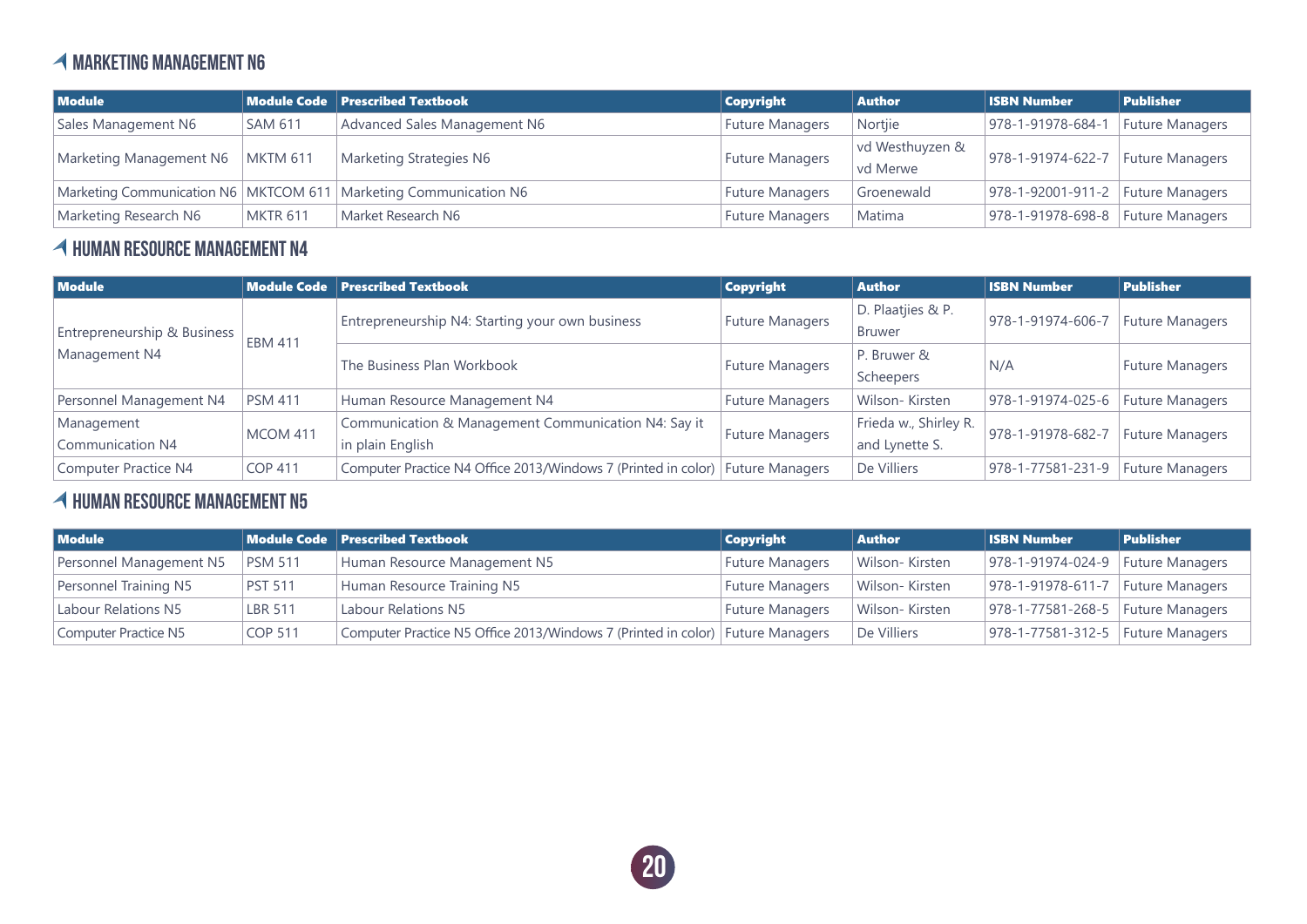## *A* **HUMAN RESOURCE MANAGEMENT N6**

| <b>Module</b>           |                | Module Code Prescribed Textbook                                               | <b>Copyright</b> | <b>Author</b>  | <b>ISBN Number</b>                  | <b>Publisher</b> |
|-------------------------|----------------|-------------------------------------------------------------------------------|------------------|----------------|-------------------------------------|------------------|
| Personnel Management N6 | <b>PSM 611</b> | Human Resource Management N6                                                  | Future Managers  | Wilson-Kirsten | 978-1-92036-419-9   Future Managers |                  |
| Personnel Training N6   | <b>PST 611</b> | Human Resource Training N6                                                    | Future Managers  | Wilson-Kirsten | 978-1-91978-609-4 Future Managers   |                  |
| Labour Relations N6     | LBR 611        | Labour Relations N6                                                           | Future Managers  | Wilson-Kirsten | 978-1-77581-441-2 Future Managers   |                  |
| Computer Practice N6    | COP 611        | Computer Practice N6 Office 2013/Windows 7 (Printed in color) Future Managers |                  | De Villiers    | 978-1-77581-313-2 Future Managers   |                  |

## **FINANCIAL ACCOUNTING N4**

| <b>Module</b>                                |                 | Module Code   Prescribed Textbook                                       | <b>Copyright</b>       | <b>Author</b>                           | <b>ISBN Number</b> | <b>Publisher</b>       |
|----------------------------------------------|-----------------|-------------------------------------------------------------------------|------------------------|-----------------------------------------|--------------------|------------------------|
| Entrepreneurship & Business<br>Management N4 | <b>EBM 411</b>  | Entrepreneurship N4: Starting your own business                         | <b>Future Managers</b> | D. Plaatjies &<br>P. Bruwer             | 978-1-91974-606-7  | <b>Future Managers</b> |
|                                              |                 | The Business Plan Workbook                                              | <b>Future Managers</b> | P. Bruwer &<br>Scheepers                | N/A                | Future Managers        |
| Management<br>Communication N4               | <b>MCOM 411</b> | Communication & Management Communication N4: Say it<br>in plain English | <b>Future Managers</b> | Frieda w., Shirley R.<br>and Lynette S. | 978-1-91978-682-7  | <b>Future Managers</b> |
|                                              | FACC 411        | Financial Accounting N4                                                 | <b>Future Managers</b> | Geldenhuys                              | 978-1-92036-470-0  | Future Managers        |
| Financial Accounting N4                      |                 | Financial Accounting N4: Workbook                                       | <b>Future Managers</b> | Geldenhuys                              | 978-1-92054-066-1  | <b>Future Managers</b> |
| Computerized Financial<br>System N4          | <b>CFS 411</b>  | Computerized Financial System N4                                        | <b>Future Managers</b> | Redelinghuys                            | 978-1-92067-151-8  | Future Managers        |

## **FINANCIAL ACCOUNTING N5**

| <b>Module</b>                                | <b>Module Code</b> | <b>Prescribed Textbook</b>                      | <b>Copyright</b>       | <b>Author</b>              | <b>ISBN Number</b> | <b>Publisher</b>       |
|----------------------------------------------|--------------------|-------------------------------------------------|------------------------|----------------------------|--------------------|------------------------|
| Entrepreneurship & Business<br>Management N5 |                    | Entrepreneurship N5: Managing your own Business | <b>Future Managers</b> | P. Bruwer &<br>N. Cilliers | 978-1-91978-610-0  | Future Managers        |
|                                              | <b>EBM 511</b>     | Management Plan Workbook                        | <b>Future Managers</b> | P. Bruwer &<br>Scheepers   | N/A                | <b>Future Managers</b> |
| Computerized Financial<br>System N5          | <b>CFS 511</b>     | Computerized Financial System N5                | <b>Future Managers</b> | Van Staden                 | 978-1-92067-152-5  | Future Managers        |
| Financial Accounting N5                      | FACC 511           | Financial Accounting N5                         | <b>Future Managers</b> | Geldenhuys &<br>Visser     | 978-1-92036-471-7  | Future Managers        |
| Cost & Management<br>Accounting N5           | <b>CMA 511</b>     | Cost & Management Accounting N5                 | <b>Future Managers</b> | Van Eeden                  | 978-1-92036-467-0  | <b>Future Managers</b> |

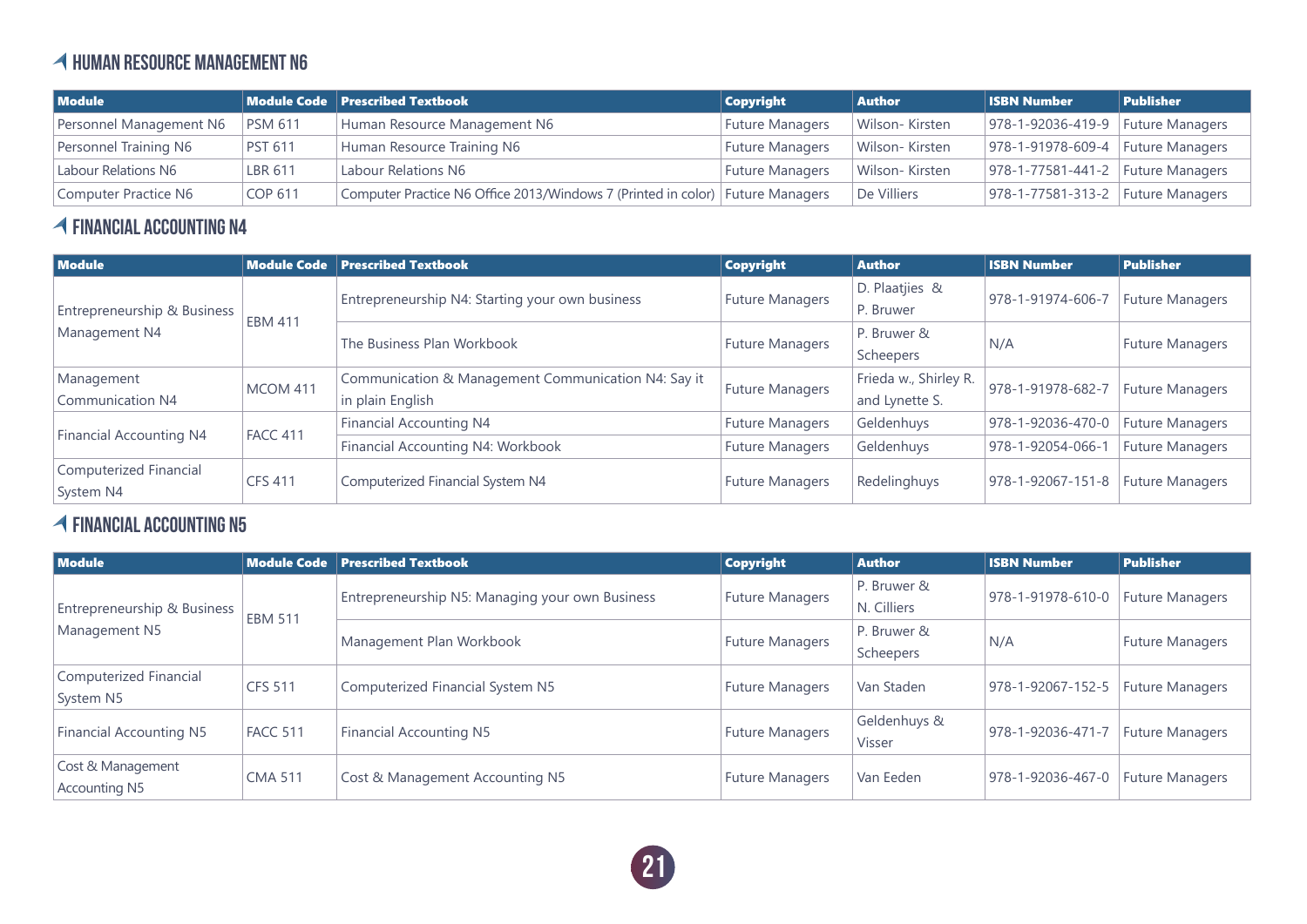## **FINANCIAL ACCOUNTING N6**

| <b>Module</b>                       | Module Code    | <b>Prescribed Textbook</b>                       | <b>Copyright</b>       | <b>Author</b>                                        | <b>ISBN Number</b> | Publisher       |
|-------------------------------------|----------------|--------------------------------------------------|------------------------|------------------------------------------------------|--------------------|-----------------|
| Entrepreneurship & Business         | <b>EBM 611</b> | Entrepreneurship N6: Expanding your own Business | <b>Future Managers</b> | P. Bruwer & N.<br><b>Cilliers</b>                    | 978-0-95841-569-9  | Future Managers |
| Management N6                       |                | Expanding your own Business Workbook             | <b>Future Managers</b> | N. Cilliers                                          | N/A                | Future Managers |
| Cost & Management<br>Accounting N6  | <b>CMA 611</b> | Cost & Management Accounting N6                  | <b>Future Managers</b> | Van Eeden                                            | 978-1-92036-468-7  | Future Managers |
| Computerized Financial<br>System N6 | <b>CFS 611</b> | Computerized Financial System N6                 | <b>Future Managers</b> | Redelinghuys;<br>October; Roelofse;<br>vd Westhulzen | 978-1-92054-099-9  | Future Managers |
| Financial Accounting N6             | FACC 611       | Financial Accounting N6                          | <b>Future Managers</b> | Geldenhuys &<br>Visser                               | 978-1-77581-262-3  | Future Managers |

#### *A* **BBA IN PROJECT MANAGEMENT**

#### z **Year 1:**

**Erasmus, B., Strydom, J, & Rudansky-Kloppers, S., 2019 Introduction to business management. 11th ed. Oxford University Press. ISBN 9780199059829**

This may be purchased from Van Schaik, either at branch in your area, or alternatively purchased online (Please note online orders will attract an additional courier fee)

**The rest of your textbooks for Year 1 will be available online on Oreilly.com, on a book list that , upon registration, will be available to you.** 

**(Access to the Oreilly site is included in your course fees).**

**The links to the Oreilly book lists for each subject will be shared closer to the start of the first semester**

## **NATED BOOKS: SUPPLIER'S INFORMATION**

- **• Gerlain Trading & Projects (Pty) Ltd Address: Opera Plaza, Pretoria, Wendy House, Andries and Pretorius Street, Pretoria. Tel: 012 321 4008 / 012 323 5855 Cell: 076 609 5667 Email: alphaalphacam@gmail.com**
- **• Mind matters Educational Bookstore Address: 7 Bentley Office Park, 67 Wessels Road, Rivonia. Tel: 086 111 6184 Email: orders@mind-matters.co.za**
- **• Future Manager (Pty) Ltd Address: The Armoury A102, Buchanan Square, 160 Sir Lowry Rd, Woodstock, Cape Town, 925. Tel: 021 462 3572 Email: info@futuremanagers.com; sakhiwo@ futuremanagers.com**
- **• Any Other Bookstores Nationwide**